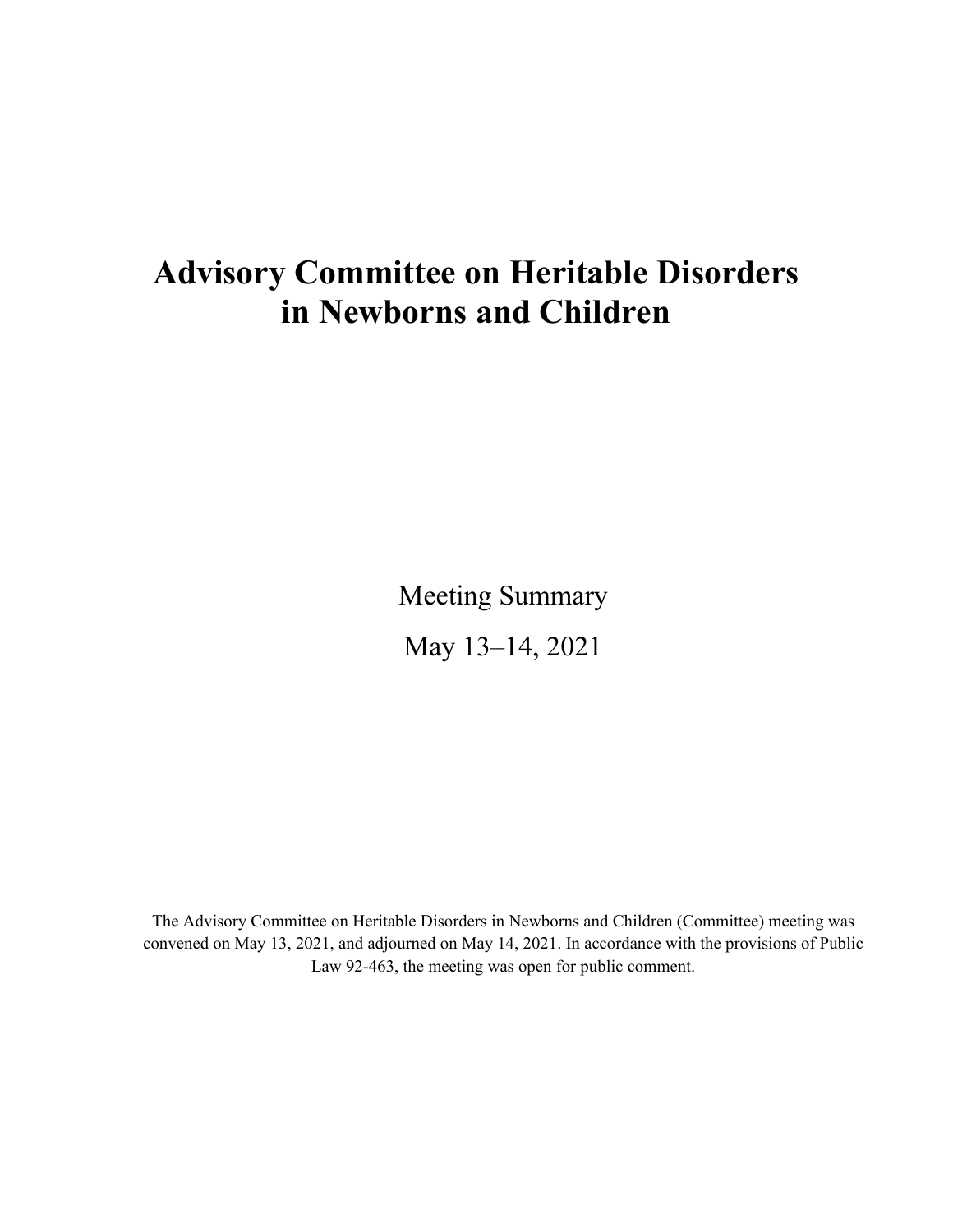|                | LAVIC VI CONTENTS                                                                        |  |
|----------------|------------------------------------------------------------------------------------------|--|
|                |                                                                                          |  |
| L.             |                                                                                          |  |
| A.             |                                                                                          |  |
| B.             |                                                                                          |  |
| $C_{\cdot}$    |                                                                                          |  |
| П.             | Continuity of Operations Planning (COOP) in Newborn Screening: Lessons and               |  |
|                |                                                                                          |  |
|                | III. Association of Maternal & Child Health Programs (AMCHP): Coronavirus Aid,           |  |
|                | Relief, and Economic Security (CARES) Act - Newborn Screening Telehealth Activities 4    |  |
| $A_{-}$        | AMCHP Advisory Committee on Heritable Disorders in Newborns and Children Briefing 4      |  |
| <b>B.</b>      |                                                                                          |  |
| C.             |                                                                                          |  |
| D.             |                                                                                          |  |
|                |                                                                                          |  |
| $A_{-}$        |                                                                                          |  |
|                |                                                                                          |  |
| <b>B.</b>      |                                                                                          |  |
| $C_{\cdot}$    |                                                                                          |  |
| D.             |                                                                                          |  |
| E.             |                                                                                          |  |
| F.             |                                                                                          |  |
| G.             |                                                                                          |  |
| H.             |                                                                                          |  |
| V.             |                                                                                          |  |
| VI.            |                                                                                          |  |
| VII.           |                                                                                          |  |
| VIII.          |                                                                                          |  |
|                |                                                                                          |  |
| A <sub>1</sub> |                                                                                          |  |
| <b>X</b> .     |                                                                                          |  |
| A <sub>1</sub> |                                                                                          |  |
| B.             |                                                                                          |  |
|                |                                                                                          |  |
| A.             |                                                                                          |  |
| XII.           | Newborn Screening Workforce: Short- And Long-Term Follow-Up  14                          |  |
| $A_{\cdot}$    |                                                                                          |  |
| $\mathbf{B}$   | The Medical Genetics and Genomics Workforce - A Focus on Clinical Geneticists  Error!    |  |
|                | <b>Bookmark not defined.</b>                                                             |  |
| C.             | Genetic Counselors and Newborn Screening: Roles, Activities and Future Challenges 15     |  |
| D.             |                                                                                          |  |
| Ε.             | Increasing Access to Expertise in Sickle Cell Disease Care by Training Advanced Practice |  |
|                |                                                                                          |  |
| XIII.          |                                                                                          |  |
| XIV.           |                                                                                          |  |
|                |                                                                                          |  |

## **Table of Contents**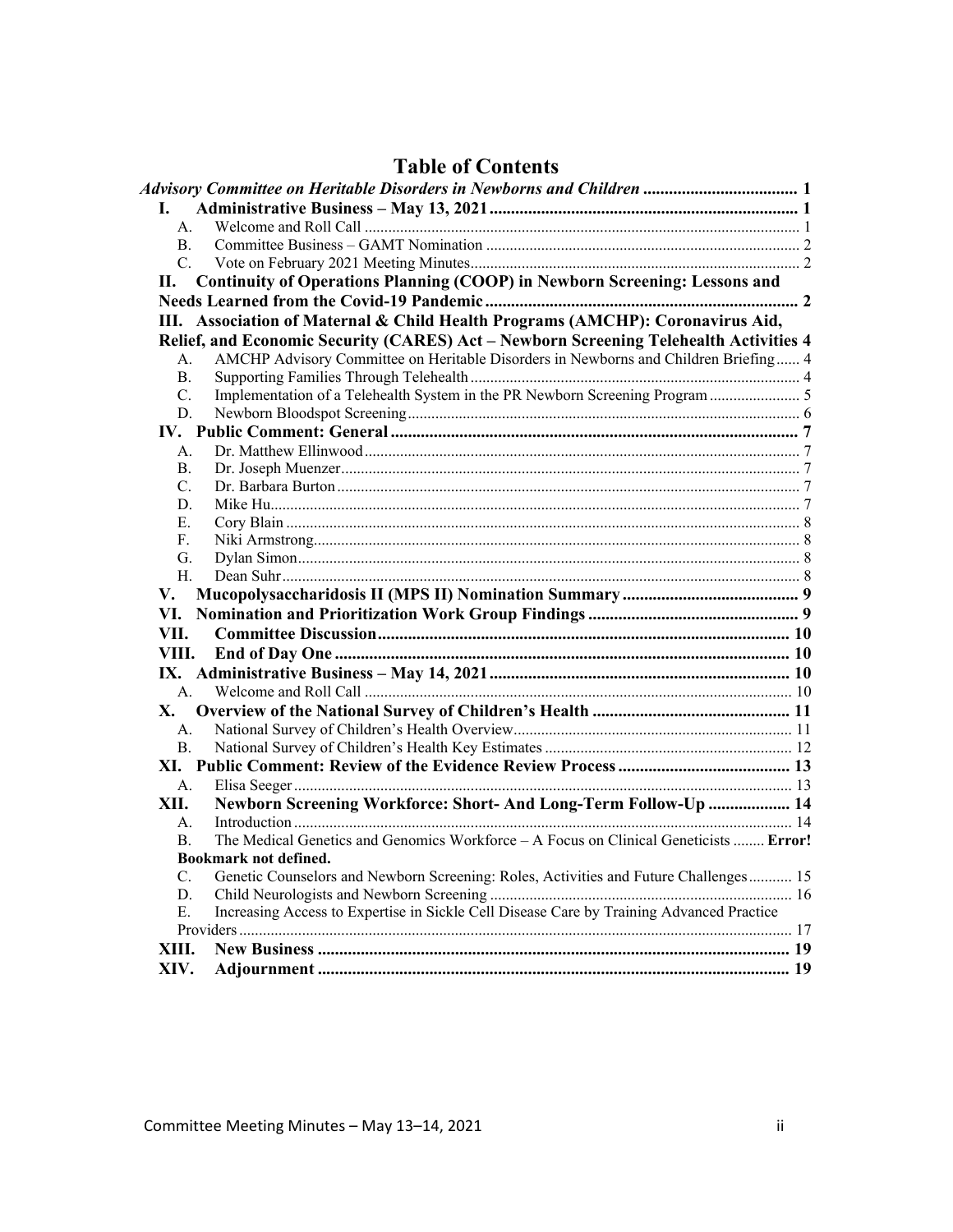#### **Committee Members**

#### **Mei Baker, MD**

Professor of Pediatrics University of Wisconsin School of Medicine and Public Health Co-Director, Newborn Screening Laboratory Wisconsin State Laboratory of Hygiene

#### **Jeffrey P. Brosco, MD, PhD**

Professor of Clinical Pediatrics University of Title V CYSHCN Director, Florida Department of Health Associate Director, Mailman Center for Child Development Director, Population Health Ethics, UM Institute For Bioethics and Health Policy

#### **Kyle Brothers, MD, PhD**

Endowed Chair of Pediatric Clinical and Translational Research Associate Professor of Pediatrics University of Louisville School of Medicine

#### **Jane M. DeLuca, PhD, RN**

Associate Professor Clemson University School of Nursing

#### **Shawn E. McCandless, MD**

Professor, Department of Pediatrics Head, Section of Genetics and Metabolism University of Colorado Anschutz Medical **Campus** Children's Hospital Colorado

### **Cynthia M. Powell, MD, FACMG, FAAP (Chairperson)**

Professor of Pediatrics and Genetics Director, Medical Genetics Residency Program Pediatric Genetics and Metabolism The University of North Carolina at Chapel Hill

### **Annamarie Saarinen**

Co-founder CEO Newborn Foundation

#### **Scott M. Shone, PhD, HCLD(ABB)** Director

North Carolina State Laboratory of Public Health

#### **Ex-Officio Members**

**Agency for Healthcare Research & Quality Kamila B. Mistry, PhD, MPH** Senior Advisor Child Health and Quality Improvement

#### **Centers for Disease Control & Prevention**

**Carla Cuthbert, PhD** Chief Newborn Screening and Molecular Biology Branch Division of Laboratory Sciences National Center for Environmental Health

#### **Food & Drug Administration**

**Kellie Kelm, PhD** Director Division of Chemistry and Toxicology **Devices** 

#### **Health Resources & Services Administration**

**Michael Warren, MD, MPH, FAAP** Associate Administrator Maternal and Child Health Bureau

#### **National Institutes of Health**

**Diana W. Bianchi, MD Director** Eunice Kennedy Shriver National Institute of Child Health and Human Development

#### **Designated Federal Official**

#### **Mia Morrison, MPH**

Health Resources and Services Administration Genetic Services Branch Maternal and Child Health Bureau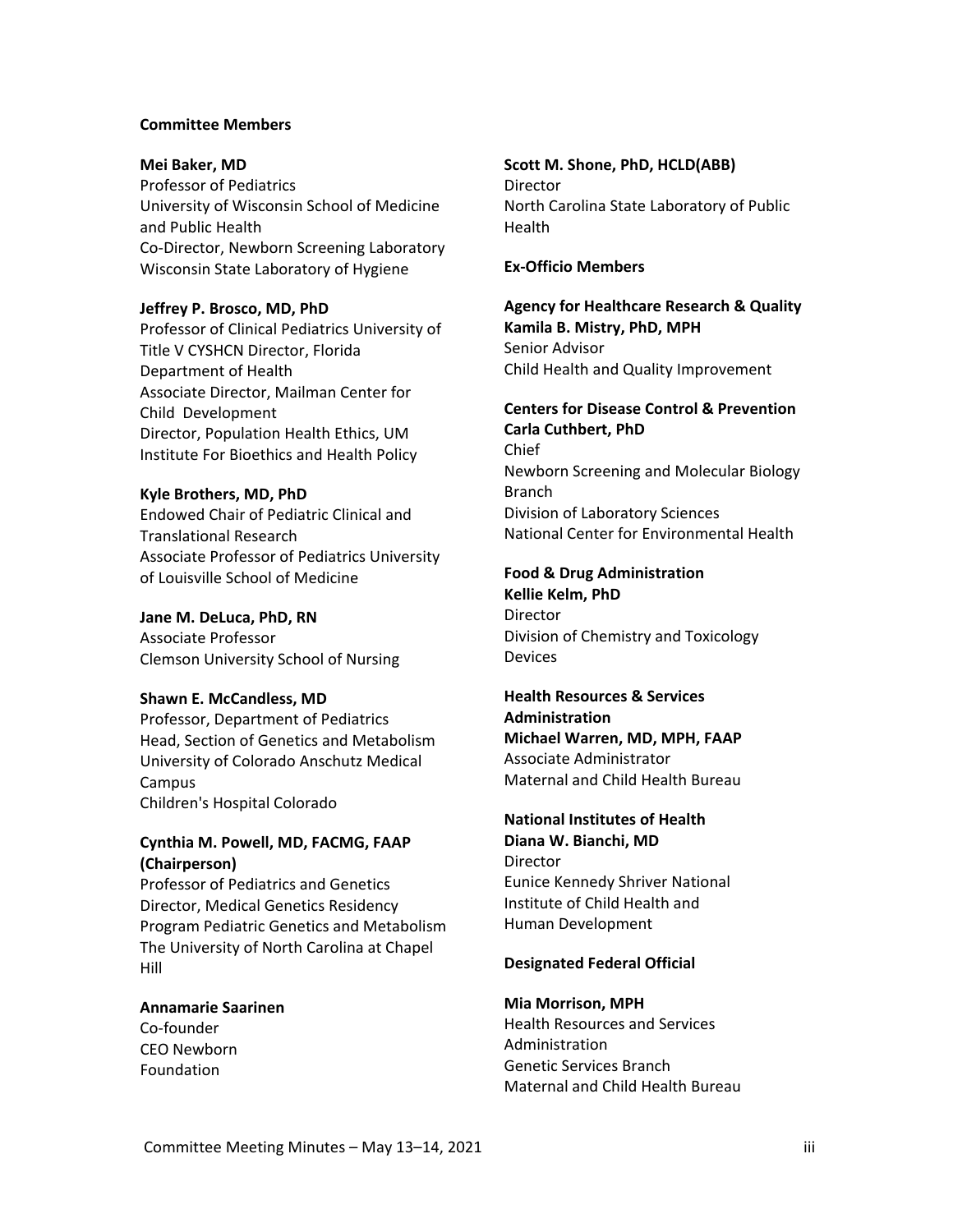#### **Organizational Representatives**

#### **American Academy of Family Physicians**

Robert Ostrander, MD Valley View Family Practice

#### **American Academy of Pediatrics**

Debra Freedenberg, MD, PhD Medical Director, Newborn Screening and **Genetics** Texas Department of State Health Services

### **American College of Medical Genetics & Genomics**

Maximilian Muenke, MD, FACMG Chief Executive Officer

## **American College of Obstetricians & Gynecologists**

Steven J. Ralston, MD, MPH Chair, OB/GYN Pennsylvania Hospital

## **Association of Maternal & Child Health Programs**

Jed Miller, MD Director, Office for Genetics and People with Special Care Needs Maryland Department of Health Maternal and Child Health Bureau

#### **Association of Public Health Laboratories**

Susan M. Tanksley, PhD Manager, Laboratory Operations Unit Texas Department of State Health Services

### **Association of State & Territorial Health Officials**

Christopher Kus, MD, MPH Associate Medical Director Division of Family Health New York State Department of Health

### **Association of Women's Health Obstetric and Neonatal Nurses**

Shakira Henderson, PhD, DNP, MS, MPH, RNC-NIC, IBCLC Vice President, Research Officer University of North Carolina Health Board Director, Association of Women's Health, Obstetric & Neonatal Nurses

#### **Child Neurology Society**

Jennifer M. Kwon, MD, MPH, FAAN Director, Pediatric Neuromuscular Program American Family Children's Hospital Professor of Child Neurology, University of Wisconsin School of Medicine & Public Health

#### **Department of Defense**

Jacob Hogue, MD Lieutenant Colonel, Medical Corps, U.S. Army Chief, Genetics, Madigan Army Medical **Center** 

#### **Genetic Alliance**

Natasha F. Bonhomme Vice President of Strategic Development

#### **March of Dimes**

Siobhan Dolan, MD, MPH Professor and Vice-Chair for Research Department of Obstetrics & Gynecology and Women's Health Albert Einstein College of Medicine and Montefiore Medical Center

#### **National Society of Genetic Counselors**

Cate Walsh Vockley, MS, CGC Senior Genetic Counselor Division of Medical Genetics UPMC Children's Hospital of Pittsburgh

#### **Society for Inherited Metabolic Disorders**

Georgianne Arnold, MD Clinical Research Director, Division of Medical Genetics UPMC Children's Hospital of Pittsburgh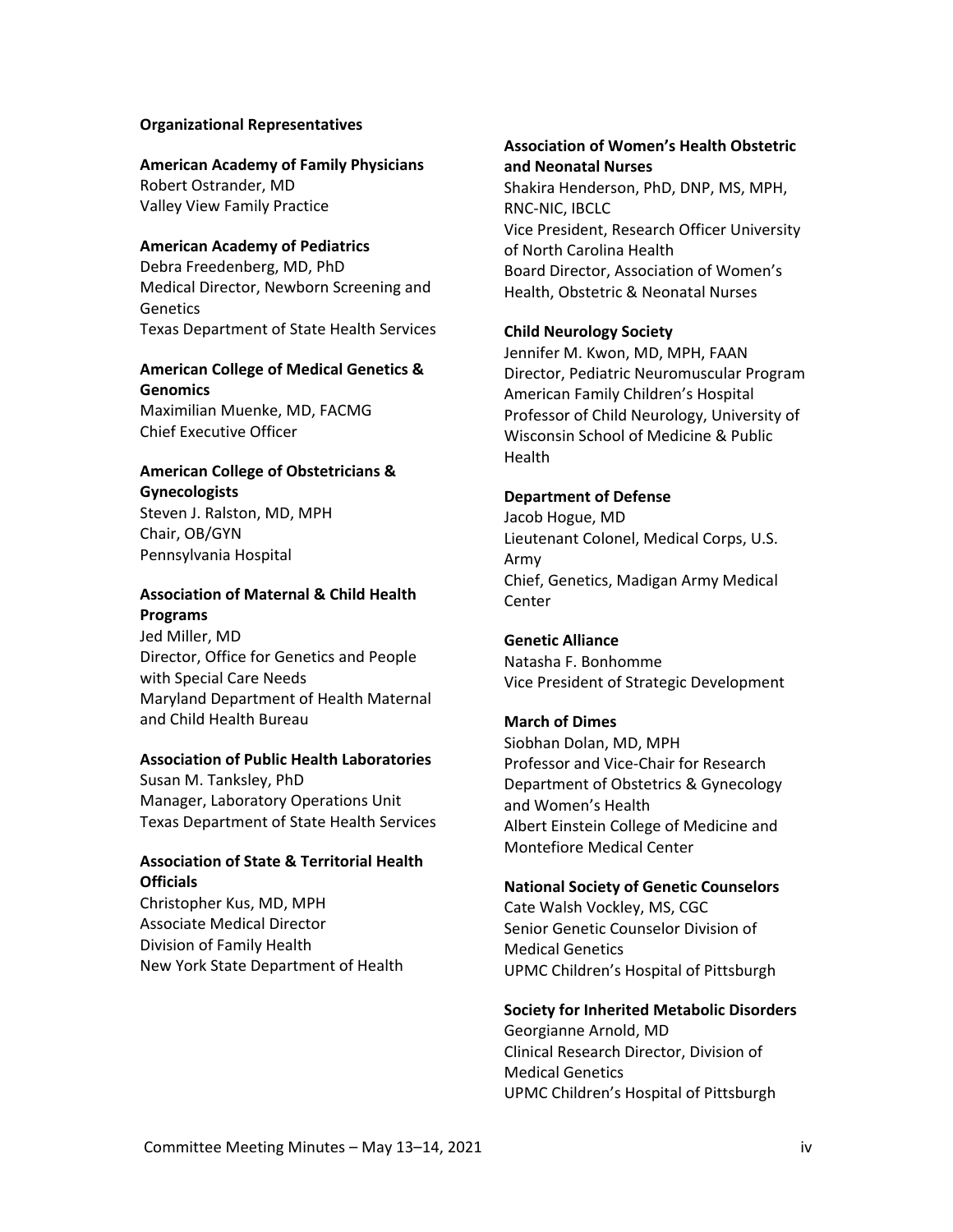# <span id="page-4-0"></span>**I. Administrative Business – May 13, 2021**

## <span id="page-4-1"></span>**A. Welcome and Roll Call**

## *Cynthia M. Powell, MD, FACMG, FAAP*

Committee Chair

Dr. Powell welcomed participants to the second meeting in 2021 of the Advisory Committee on Heritable Disorders in Newborns and Children (ACHDNC). Dr. Powell then conducted the roll call. The Committee members in attendance were:

- Dr. Kamila Mistry
- Dr. Mei Baker
- Dr. Jane DeLuca
- Dr. Scott Grosse
- Dr. Carla Cuthbert
- Dr. Kellie Kelm
- Dr. Michael Warren
- Dr. Shawn McCandless
- Dr. Melissa Parisi
- Dr. Cynthia Powell
- Ms. Annamarie Saarinen
- Dr. Scott Shone

Organizational representatives in attendance were:

- American Academy of Family Physicians, Dr. Robert Ostrander
- American Academy of Pediatrics, Dr. Deborah Freedenberg
- American College of Medical Genetics and Genomics, Dr. Max Muenke
- Association of Maternal and Child Health Programs, Dr. Jed Miller
- Association of Public Health Laboratories, Dr. Susan Tanksley
- Association of State and Territorial Health Officials, Dr. Christopher Kus
- Association of Women's Health, Obstetric & Neonatal Nurses, Dr. Shakira Henderson
- Child Neurology Society, Dr. Jennifer Kwon
- Department of Defense, Dr. Jacob Hogue
- Genetic Alliance, Ms. Natasha Bonhomme
- March of Dimes, Dr. Siobhan Dolan
- National Society of Genetic Counselors, Ms. Cate Walsh Vockley
- <span id="page-4-2"></span>• Society for Inherited Metabolic Disorders, Dr. Georgianne Arnold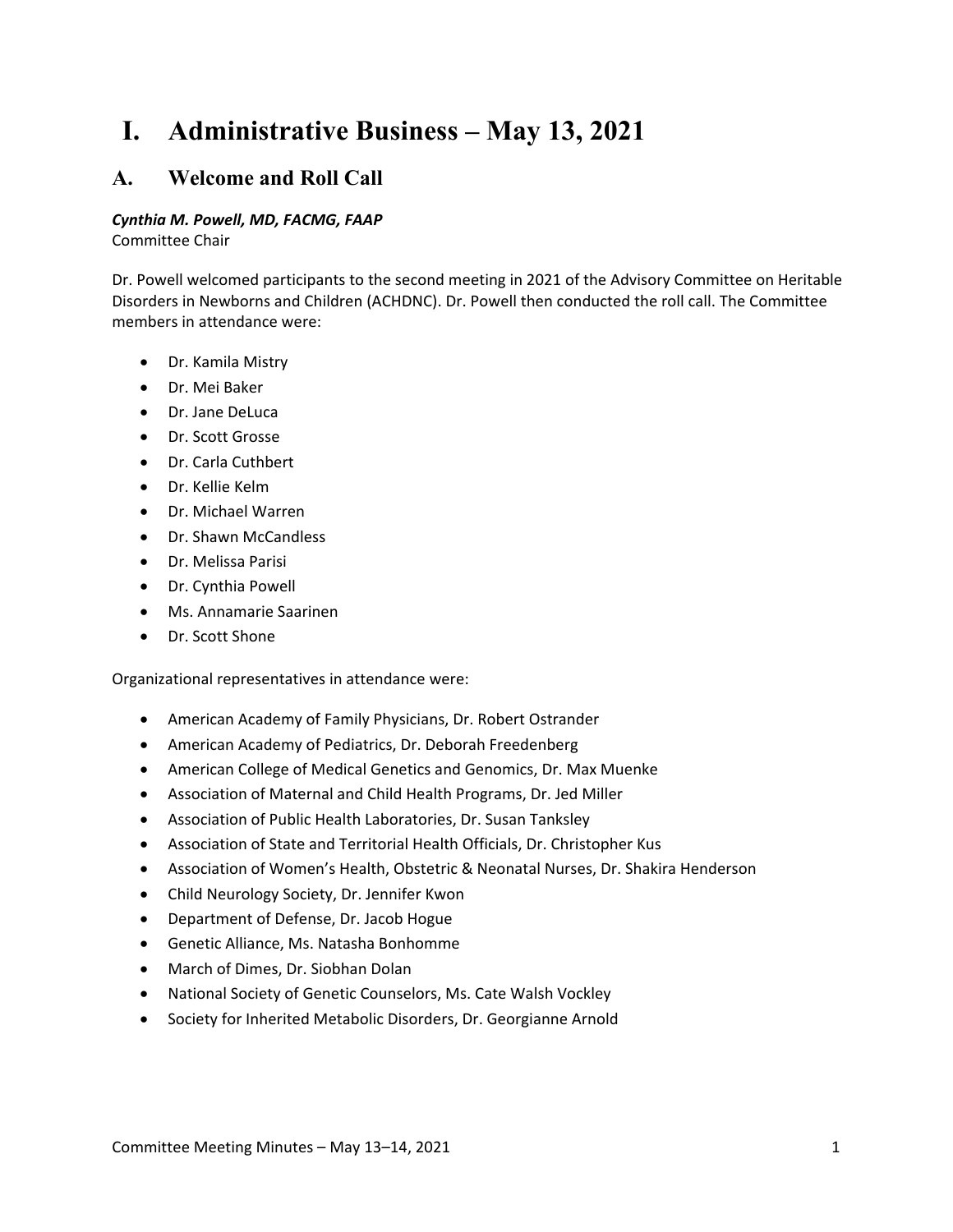# **B. Committee Business**

## *Cynthia M. Powell, MD, FACMG, FAAP*

Committee Chair

Dr. Powell noted that in April, HRSA received a nomination for guanidinoacetate methyltransferase (GAMT) deficiency that had been first nominated in 2015. The nomination is now in the process of undergoing an initial review for completeness. Dr. Powell will keep the Committee updated on next steps.

Dr. Powell informed the Committee that she has convened a workgroup to synthesize and summarize updates to the Committee's evidence review process. She acknowledged the members of the work group and thanked them for agreeing to serve. Dr. Powell reminded the Committee that updates to the nomination and evidence review processes will not go into effect until the calendar year 2022.

# <span id="page-5-0"></span>**C. Vote on February 2021 Meeting Minutes**

Advisory Committee members received a draft of the minutes from the February 2021 meeting in the briefing book for this meeting. Dr. Powell asked for additions or corrections; none were suggested. Dr. Brothers moved to approve the minutes. Dr. Shone seconded the motion. The roll was taken, and all members present approved.

# <span id="page-5-1"></span>**II. Continuity of Operations Planning (COOP) in Newborn Screening: Lessons and Needs Learned from the Covid-19 Pandemic**

## *Cynthia M. Powell, MD, FACMG, FAAP*  Committee Chair

Dr. Powell introduced the discussion by noting the substantial impact that the COVID-19 pandemic has had on newborn screening (NBS), including critical supply shortages and staff reassignments. At the February 2021 ACHDNC meeting the Committee heard from a panel of state representatives on Continuity of Operations Planning (COOP) and COVID-19. During that session there was insufficient time for discussion and Dr. Powell invited the panel to the May 2021 meeting.

Dr. Powell re-introduced the panel: Dr. Susan Tanksley, Dr. Scott Shone, Dr. Michele Caggana, and Joyal Meyer and asked the group to describe the biggest challenges facing NBS labs as the follow-up to the February meeting.

Dr. Tanksley replied that supply shortages were the most significant challenges, particularly for pipette tips and some reagents. Dr. Caggana agreed and added that workforce attrition was a challenge and indicated that COOP plans must be continuously updated. Dr. Powell asked if there were challenges regarding turnaround times. Dr. Caggana replied that there were some delays. Ms. Meyer reported no delays in North Dakota despite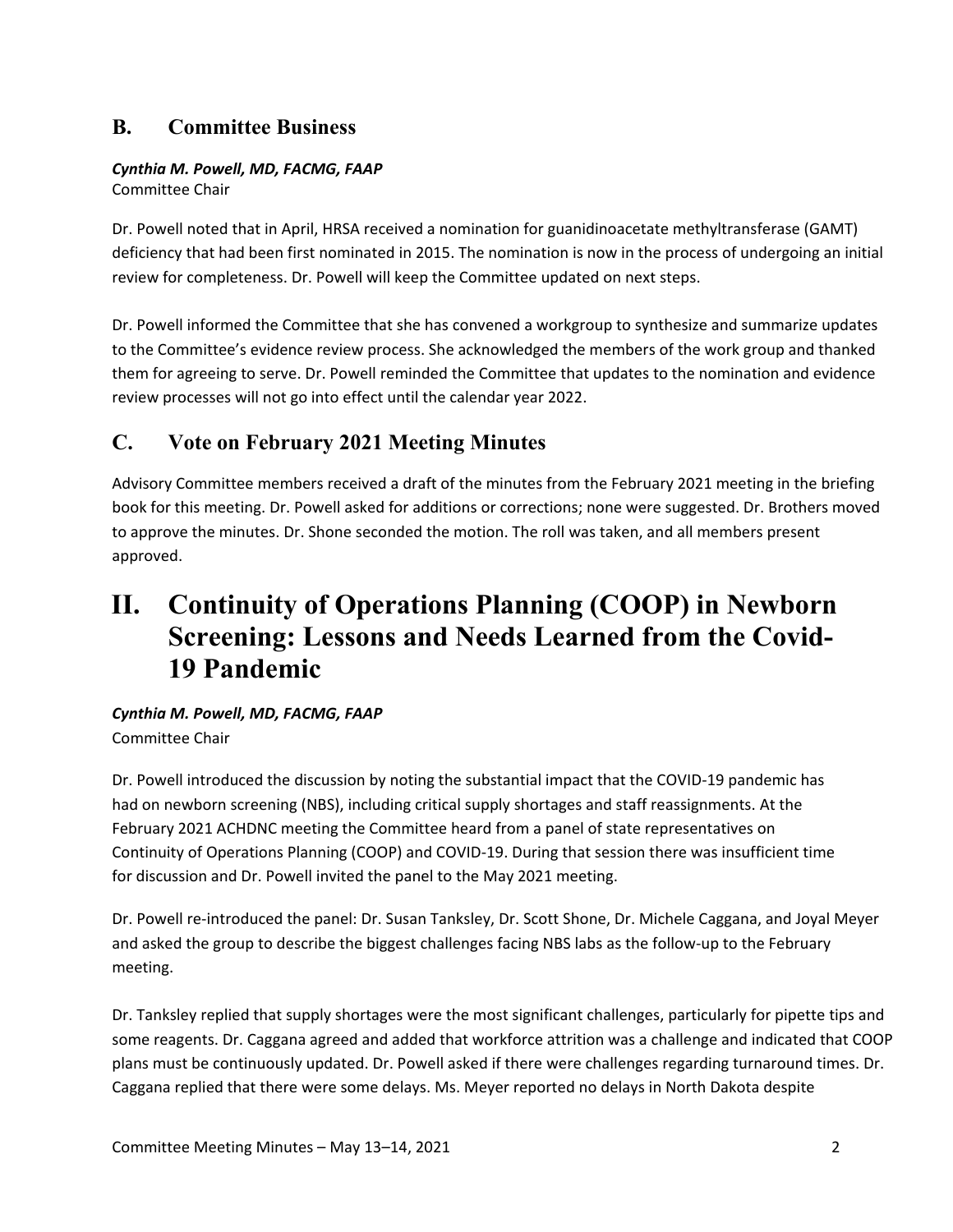outsourcing lab services to Iowa. Dr. Shone echoed Drs. Tanksley and Caggana regarding the supply chain shortages and noted that the Department of Health and Human Services (HHS), partnered with stakeholders including APHL to develop a prioritization letter that has already helped state public health laboratories obtain necessary NBS supplies.

## **Discussion**

- An organizational representative highlighted that many components of the NBS system have their own COOP plans, but the challenge is to integrate or coordinate these plans so that during times of disaster there are not conflicting plans. The representative noted this would benefit NBS because it would make it a more standard consideration in other COOP plans, such as for hospitals or pediatrician offices.
- A Committee member asked whether the pandemic has highlighted the need for regional cooperation or regionalization of COOP plans, and what this integration would look like from the perspective of laboratory directors. Dr. Shone responded that regionalization can be helpful, but it must account for the fact that an emergency situation, such as a weather event, can impact multiple states, which can limit the number of nearby partners that are able to offer backup services. To this end, regionalization could help identify contingency measures if multiple states require assistance for NBS at the same time. Dr. Shone also noted that even if regionalization of COOP doesn't solve all issues, it still moves towards more integrated systems, which should benefit NBS. Ms. Meyer underscored the importance of maintaining flexibility in a regional COOP, noting that Iowa handles NBS for both North Dakota, South Dakota and Alaska (even though it is outside of the immediate region.)
- An organizational representative asked if the National Newborn Screening Contingency Plan (CONPLAN) includes contingencies for states that distribute formula. Dr. Shone replied that the national plan describes the need to continue these services, but questions remain over whether the designated organizations or agencies know that they have been tasked with these duties in COOP operations. Ms. Meyer stated that North Dakota does provide formula in case of emergency, though the state makes direct orders to family's houses so that distribution is simpler.
- An organizational representative asked how treatments fit into COOP planning; for example, coordinating treatment during an emergency just like formula distribution is coordinated. Dr. Tanksley responded that this is a key piece missing from COOP framework, and most of the necessary conversations around this topic have not yet occurred. Dr. Caggana replied that, as an example, at the start of the COVID-19 pandemic in March of 2020, in response to many pediatrician and specialty care offices closing, New York put together a document of telehealth solutions within NBS. Though physical examinations were not possible, these solutions proved successful because parents were still able to access genetic counseling and important information from medical professionals. Dr. Caggana noted that she hopes these telehealth solutions remain in place after the pandemic because it provides more frequent and easier access for parents, which can help in reducing stress for them.
- An organizational representative commented that the Committee should highlight the need to not only integrate vertically between doctors' offices and hospitals but also integrate horizontally between public health systems. The representative expressed fear that without integration and defined contingencies or operating standards, there will be unnecessary hoarding of valuable supplies. Dr. Shone agreed with this point, noting that the sharing of supplies is currently based on good faith, and that may not always exist.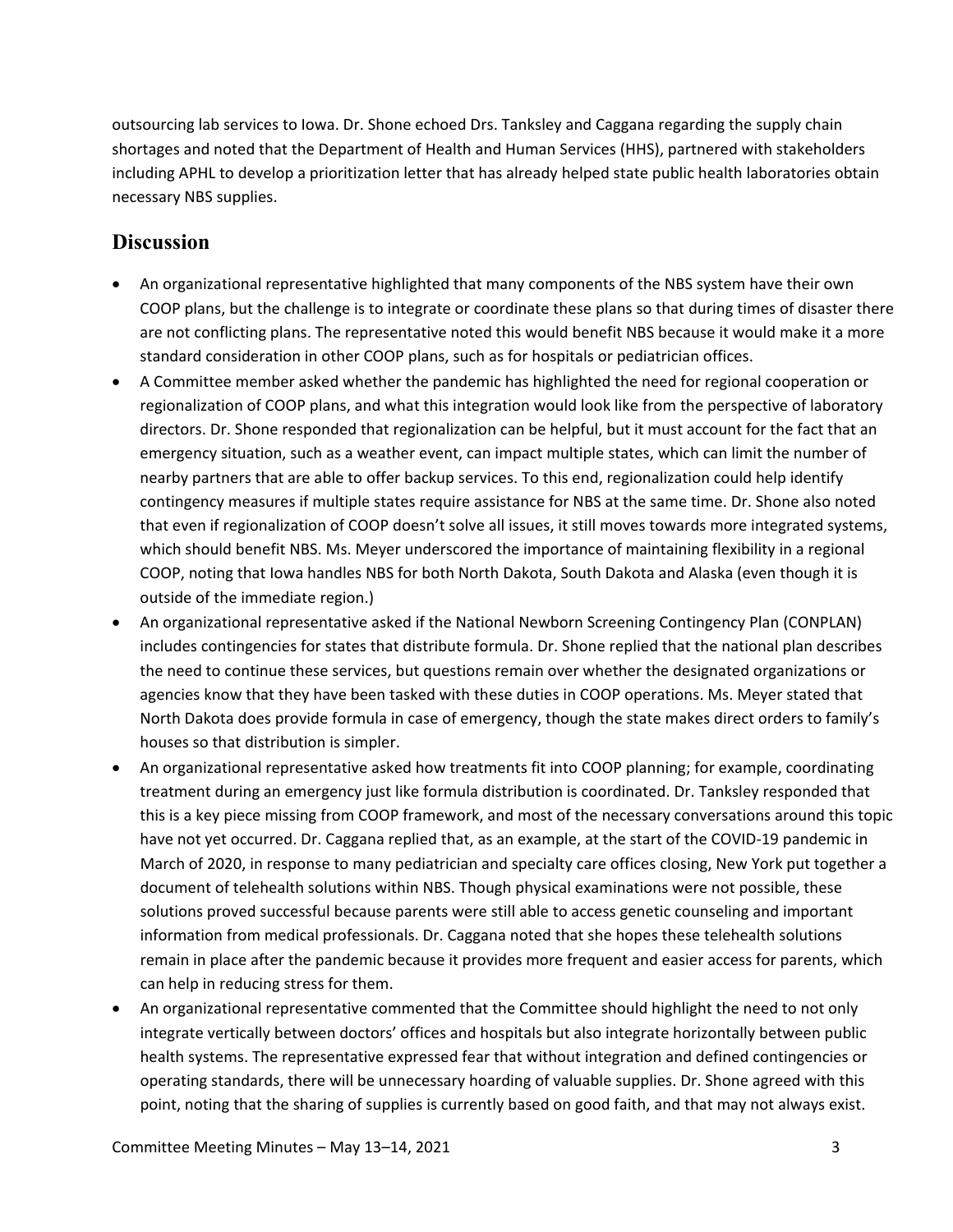• A Committee member asked if there were any lessons learned during the pandemic that will positively impact future operations, outside of an emergency situation. Dr. Tanksley responded that from complying with social distancing requirements and focusing on keeping her employees safe, they discovered efficiencies for some of their processes. She also complimented the increasing role of telehealth and telework in helping free up needed workspace in the lab. Dr. Caggana responded that telework has also helped her lab because it required them to establish remote connections to equipment, which allows for quicker and more streamlined reporting of critical results because, for example, results can now be checked after hours.

# <span id="page-7-0"></span>**III. Association of Maternal & Child Health Programs (AMCHP): Coronavirus Aid, Relief, and Economic Security (CARES) Act – Newborn Screening Telehealth Activities**

<span id="page-7-1"></span>**A. AMCHP Advisory Committee on Heritable Disorders in Newborns and Children Briefing**

## *Sabra Anckner, RN, MSN*

Special Project Director, Association of Maternal & Child Health Programs

Ms. Anckner gave a brief overview of AMCHP and the telehealth project. She also presented the organization's anti-racism commitment. "We cannot fully achieve our goals unless we acknowledge that racism is a public health crisis and directly impacts the health outcomes of our communities and those we serve." The three funded areas of the CARES Act project included Title V and Children & Youth with Special Health Care Needs, Maternal, Infant, & Early Childhood Home Visiting, and NBS. Their task was to support telehealth use in MCH public health systems as part of the pandemic response.

Ms. Anckner described the project structure. The steering group included national subject matter expert partners. She described their definition of telehealth and described the 21 Request for Proposal (RFP) awardees, all of whom received up to \$100K per jurisdiction. Telehealth is defined as the remote delivery of health care services and clinical information via telecommunications technology. Telehealth can be synchronous, such as a video call with a peer support group, or asynchronous, such as a "store and forward" consultation between providers. Telehealth is not solely technology-based, such as health information technology or services that support telework for agencies, but not telehealth for families. The RFP awardees were located across 18 states, three territories, two tribal nations, and one freely associated state (Micronesia). The NBS focused projects were in Connecticut, Puerto Rico, and Alaska (receiving a partial award). The NBS-associated projects were in Iowa and a Hawaii-led project with California, Idaho, and Washington.

# <span id="page-7-2"></span>**B. Supporting Families Through Telehealth**

*Natasha F. Bonhomme* Founder, Expecting Health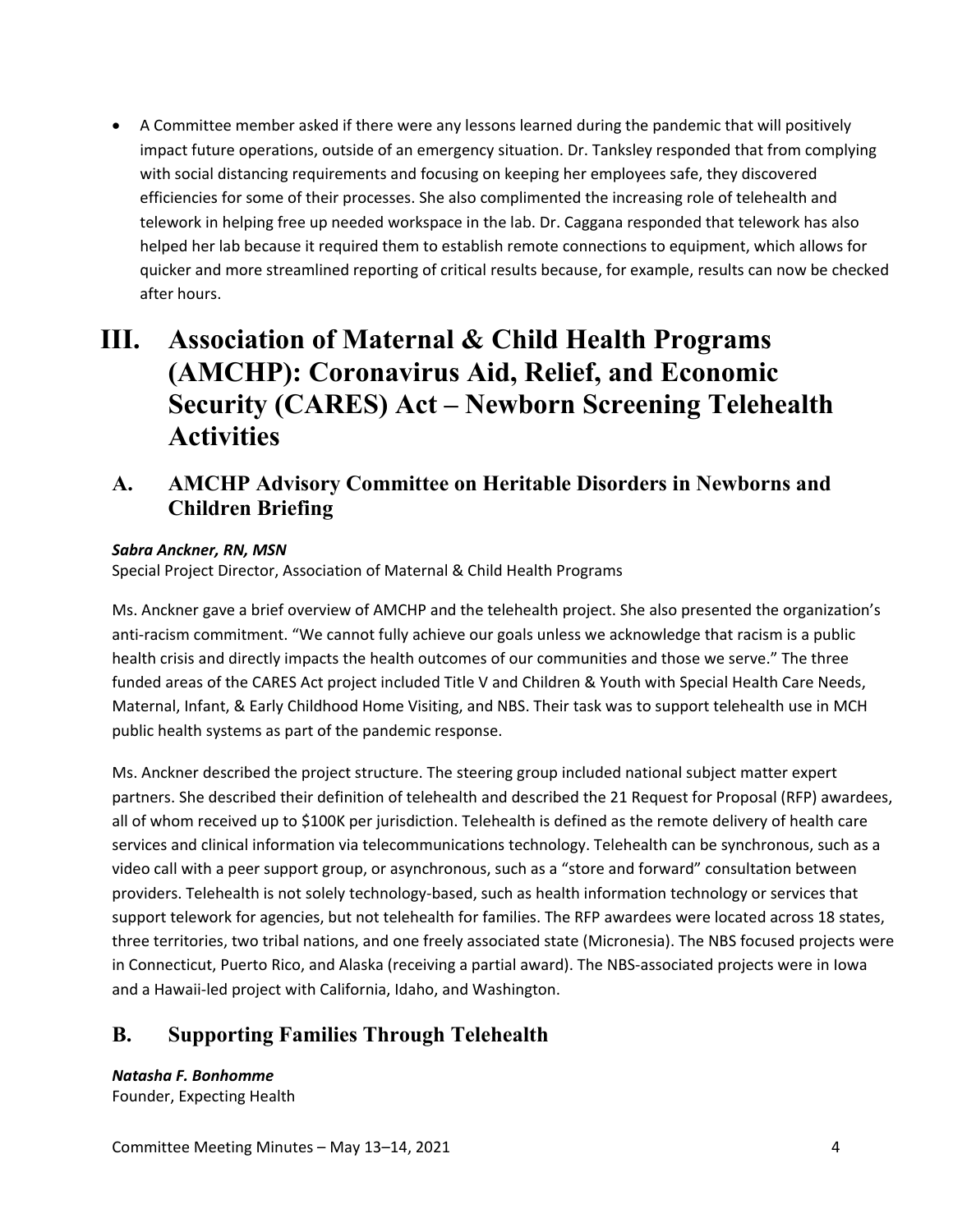Ms. Bonhomme noted that her project was designed to "meet parents where they were," particularly families experiencing high levels of stress, those with uncertain/unstable employment, conflicting perspectives on the risk of accessing health care, and those caring for children *and* older parents. She described the challenges associated with balancing benefits and concerns around telehealth and noted that it is essential to protect medically sensitive children while navigating options for other children and family members. Her group limited focus to parents' needs and continued disparities in resource access.

Ms. Bonhomme described telehealth additions to the online COVID-19 module. She described telehealth resources from other supported programs, discussed key questions asked during follow-up appointments, and mentioned quality telehealth appointments. Her group created a virtual triage platform regarding NBS called Family Information on Newborns (FIN). Ms. Bonhomme described the details and announced its launch in May 2021. Ms. Bonhomme described grantee round tables focused on short- and long-term strategies for material development. She emphasized the need to analyze impacts and outcomes over time. Finally, Ms. Bonhomme stressed the importance of participating in and encouraging ongoing discussions and that it is never too late to answer lingering questions.

## <span id="page-8-0"></span>**C. Implementation of a Telehealth System in the PR Newborn Screening Program**

## *Sulay Rivera-Sanchez, MS, PhD*

Assistant Professor of Pediatrics, University of Puerto Rico

Dr. Rivera-Sanchez described the PRNBS program that has been in service for over 30 years for 35 core conditions. She described how they dealt with emergencies in the previous four years. These included Hurricanes Irma and Maria in 2017, an earthquake in 2020, and COVID-19. She described their telehealth-based follow-up project and how it can be extended beyond the context of emergencies to meliorate inequities, including teaching families how to access telehealth. The follow-up division coordinates taking repeat samples, referrals to specialists, coordination of confirmatory testing and other telehealth services (nutrition, social work, access to specialized formula, etc.), genetic counseling, and education of families and health care professionals. The program includes a clinic with a pediatrician that collaborates with hematology, endocrinology, immunology, and pulmonary clinics.

Dr. Rivera-Sanchez mentioned that their telehealth project goals included establishing the first telehealth program in PR to provide prompt follow-up for patients identified by the NBS program and obtain essential equipment for telehealth. The PR NBS telehealth system will facilitate distant health care services by allowing the following: 1) clinical evaluation of patients by the pediatrician from the Children and Youth with Special Health Care Needs program; 2) clinical evaluation by specialists serving as clinical consultants to the PR NBS program; 3) clinical evaluation with specialists from the contiguous U.S. involved in the follow-up of any case identified by the NBS; 4) clinical evaluation of patients with socio-economic disadvantages; 5) clinical evaluation of patients during an emergency, and 6) collaborations with other medical centers in PR. By implementing a telehealth program at the PR NBS laboratory, the experience of families will improve by reducing waiting time for appointments, obtaining final diagnoses promptly, and providing opportunities to access multidisciplinary health care. The future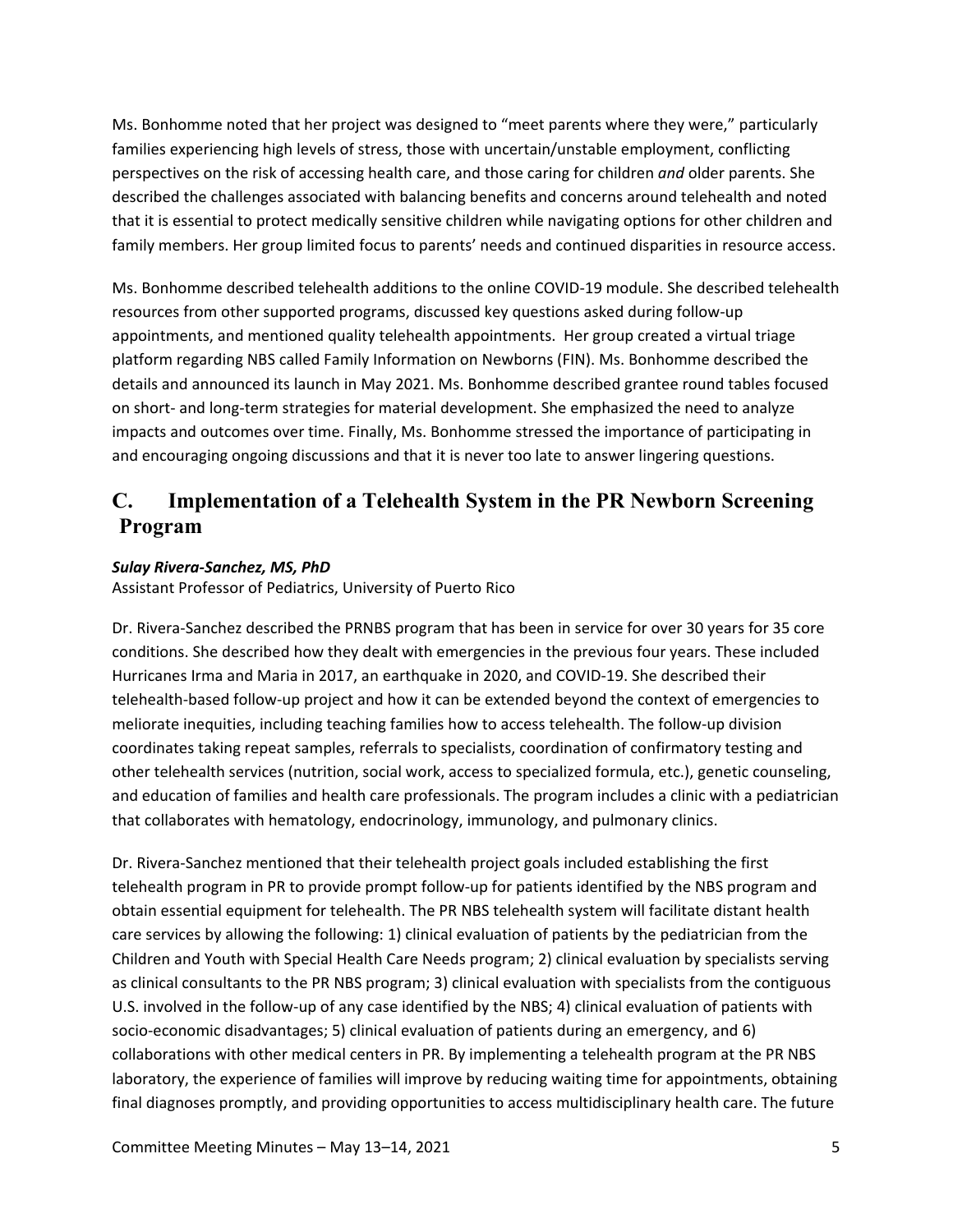goals of the program are to provide internet options to families and collaborate with pediatric centers throughout PR to provide telehealth services.

## <span id="page-9-0"></span>**D. Newborn Bloodspot Screening**

#### *Ginger Nichols, MS, LCGC*

Genetic Counselor, Connecticut Newborn Diagnosis & Treatment Network

Ms. Nichols described the CT NBS telehealth system. The two parts of the system include the CT NBS program and the CT Newborn Diagnosis & Treatment Network, both funded by the state Department of Health.The proposed project goals were to develop a telehealth system to increase access to health care and support families in the pre-diagnosis phase. They also aimed to incorporate the family voice. To do this, they proposed to build a family advisory group in partnership with Parents Available to Help (PATH) CT. The primary outcome was expanding access, increasing equity, decreasing pre-diagnosis phase time, and reducing the stress associated with these episodes (time off work, childcare, etc.). Ms. Nichols' group performed genetic counseling virtually starting March 2021. There are now integration capabilities using the Epic electronic health record application. They partnered with Health Equity Solutions, Inc. to produce culturally appropriate outreach and educational materials for families. Ms. Nichols identified difficulties with outpatient blood draws and urine samples, and the laboratory experience in general, often because of challenges obtaining samples from newborns. Outpatient laboratories designated as centers of pediatric excellence are being identified that specialize in newborn blood draws and urine samples to reduce these frustrations.

## **Discussion**

- An organizational representative provided his personal experience with telehealth and conveyed how it enhanced the patient and family experience. The representative conducted telehealth visits from a medical office with cross-state specialists, which gave access to outside expertise, while providing the comfort and medical resources of a doctor's office. The representative noted, however, that Medicaid and other insurance companies are beginning to reinstate limitations on cross-state telehealth visits in some states. There is a financial and administrative burden to constantly applying for new state licenses. The representative suggested that the Committee should advocate for these barriers to be eliminated.
- A Committee member echoed the organizational representative's comment and stressed that many disorders have limited specialists available across few locations so telehealth is the only practical way that families can access necessary medical resources. The Committee member also highlighted the expanding capabilities of telehealth, including remote monitoring of electronic devices that can send vital data to the medical provider.
- Sabra Anckner agreed about the positive impacts of remote monitoring and mentioned several current examples. In Nevada, a partnership with University of Nevada Las Vegas is using Bluetooth-enabled blood pressure cuffs, pulse oximetry monitors, and glucometers to monitor high-risk Obstetric patients. Kentucky has a similar project using pulse oximetry monitoring. In Wisconsin, home visitors are facilitating remote monitoring of patients located far distances from a pediatric audiologist using tympanometry tools and audiometers to measure hearing loss.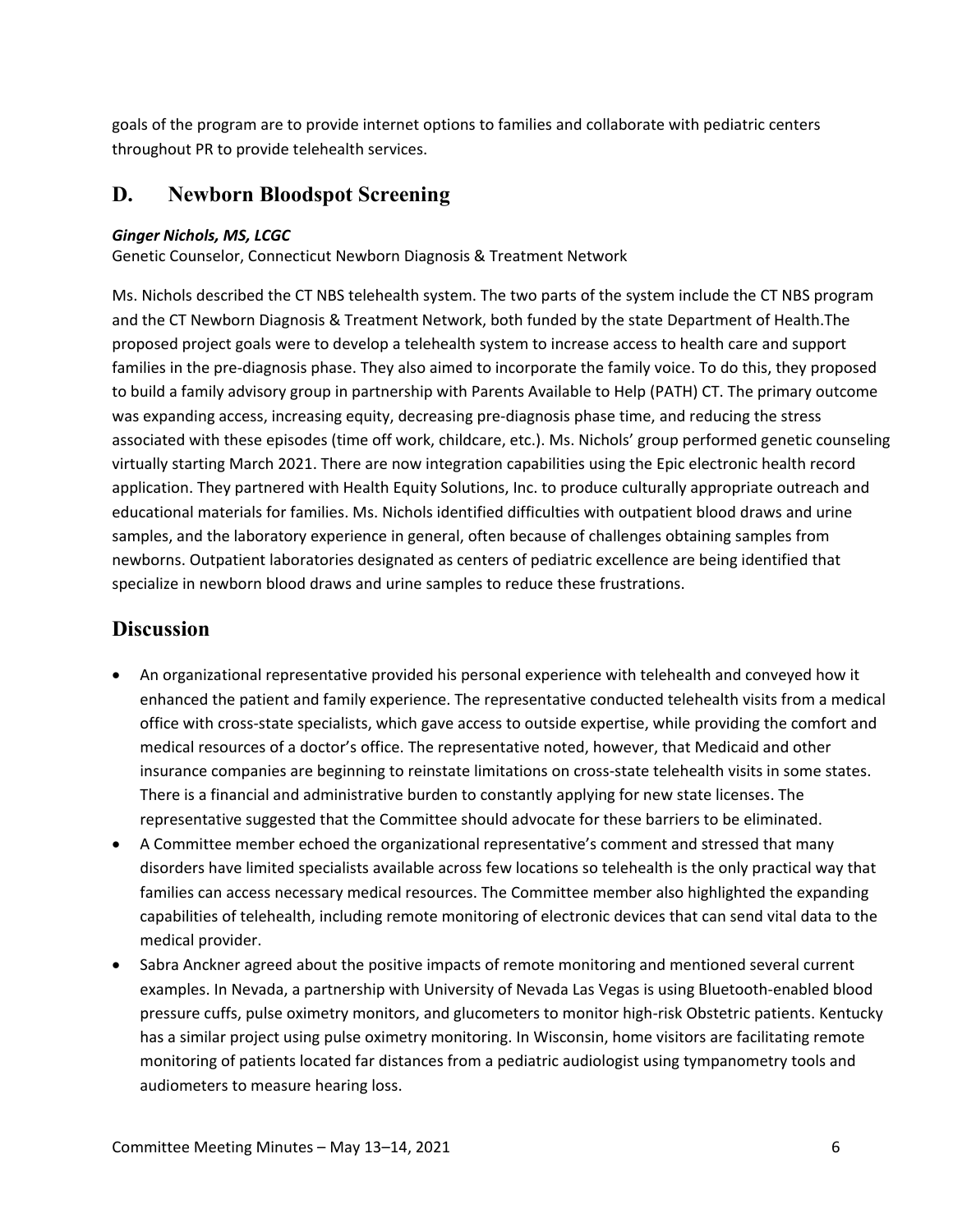# <span id="page-10-0"></span>**IV. Public Comment: General**

# <span id="page-10-1"></span>**A. Dr. Matthew Ellinwood**

Dr. Ellinwood (Chief Information Officer with the National MPS Society) stated that mucoplysaccharidosis II (MPS II) (Hunter syndrome) diagnosis and treatment has matured to meriting inclusion in NBS. Dr. Ellinwood stressed the need to use science to develop early diagnosis and treatment. He stressed that these treatments could make substantial differences in the lives of children and families with MPS. Dr. Ellinwood asked that the Committee advance the nomination of MPS II to evidence review. He acknowledged that more work needs to be done and adding MPS II to the Recommended Uniform Screening Panel (RUSP) is necessary.

# <span id="page-10-2"></span>**B. Dr. Joseph Muenzer**

Dr. Muenzer, professor of pediatrics and genetics at the University of North Carolina School of Medicine, reviewed the biochemistry of MPS II, an X-linked recessive disorder with varying levels of severity. He highlighted that patients appear normal at birth and often do not develop symptoms, including neurological (spinal cord compression, hearing loss) and cognitive disorders that appear after two years of age. Dr. Muenzer explained that individuals with MPS II have reduced life expectancy, particularly because of airway and cardiac issues. He argued that therapy under three years of age could limit the extent of the disease because once symptoms manifest, progression can be slowed but not reversed. Finally, he urged the Committee to advance the nomination to evidence review.

# <span id="page-10-3"></span>**C. Dr. Barbara Burton**

Dr. Burton (professor of pediatrics at Northwestern University) noted that screening for MPS II has been ongoing in Illinois since December 2017. The state laboratory performs testing on dried blood spots, and screenpositive patients are referred to diagnostic testing. The program identified six positive cases out of 44 referred for diagnostic testing. The incidence was 1 in 81,500, which is higher than the reported incidence. Of the six infants, four were started on enzyme replacement therapy at four–six weeks of age, and all are doing well. One patient with a severe mutation is developing normally. Dr. Burton personally observed the benefit of early treatment. She noted that early pre-symptomatic treatment is preferable to late diagnosis and treatment in the context of identification because of affected siblings. Dr. Burton stated that she believes there is ample evidence to suggest that MPS II screening should be advanced to full evidence review for inclusion on the RUSP.

# <span id="page-10-4"></span>**D. Mike Hu**

Mr. Hu described his personal experience of seeing the benefits of early detection and treatment of MPS II in his children. Mr. Hu represents the advocacy group Project Guardian. His two older boys were diagnosed. Sadly, the older child is transitioning to palliative care, whereas the younger son receives treatment due to his early diagnosis. Early diagnosis led to his youngest son being eligible to participate in a new promising clinical trial. Mr. Hu personally attests to the benefits of early diagnosis and treatment. Several genetic diseases can be diagnosed and treated early but are not on the RUSP. Mr. Hu mentioned several of the barriers to inclusion on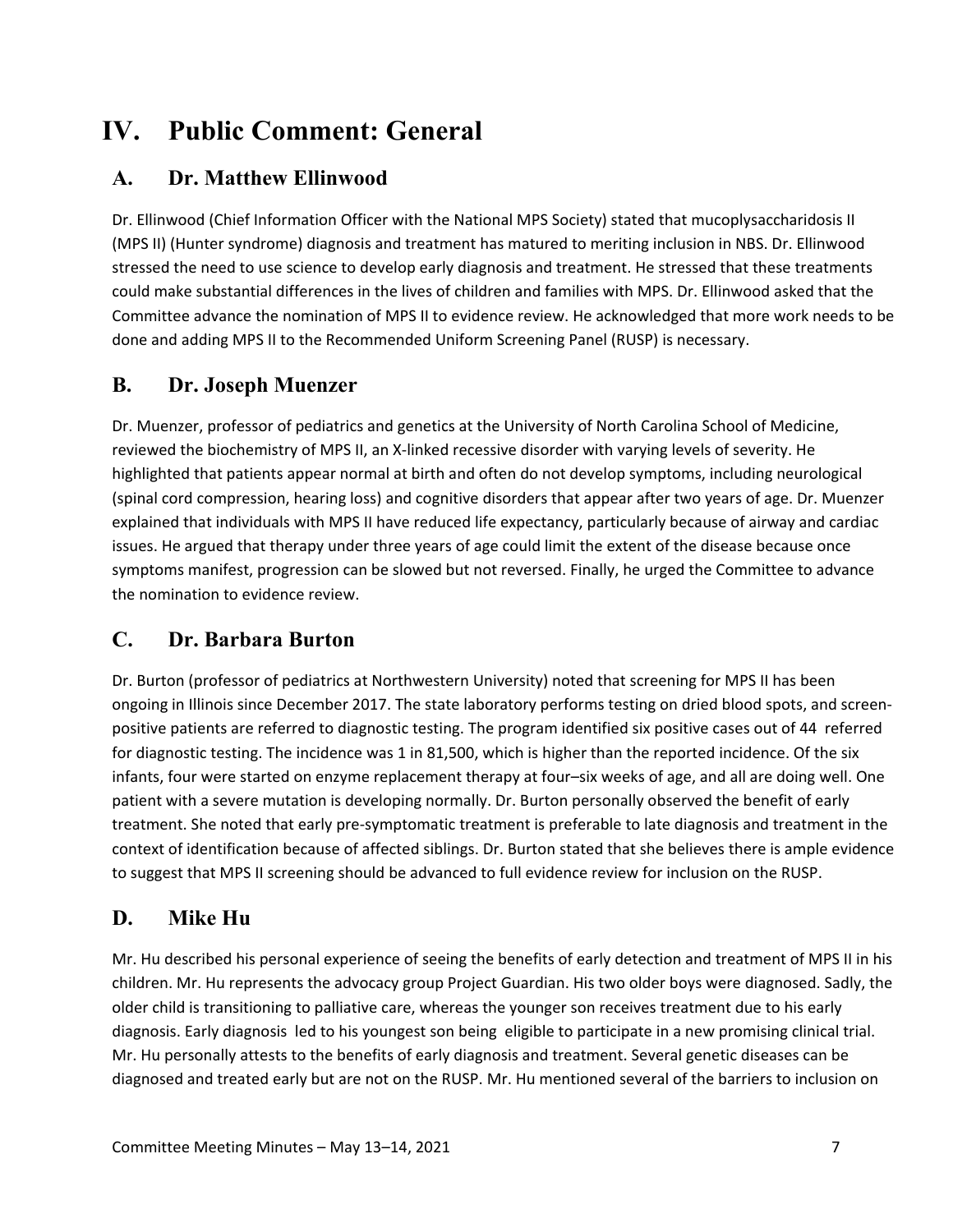the RUSP. He pointed out that if MPS II is eventually added to the RUSP it will aid in gathering evidence for early diagnosis and treatment. Mr. Hu suggested provisional approval as an intermediate step before full approval.

## <span id="page-11-0"></span>**E. Cory Blain**

Ms. Blain described the story of her two children's diagnoses. She lives in Michigan with her family. Michigan tests for MPS I but not MPS II. A pediatrician noted some features in one child that led to a referral to a geneticist. Her second son was tested and was found to be positive at birth. Both children are experiencing neurological, cognitive, and functional disorders and are enrolled in clinical trials. Both children require substantial services and devices to function. Ms. Blain mentioned that NBS might have facilitated the diagnoses rather than waiting three years to initiate treatment.

## <span id="page-11-1"></span>**F. Niki Armstrong**

Ms. Armstrong discussed the case for NBS screening for Duchenne muscular dystrophy (DMD). She noted that the pilot program in New York identified four boys with DMD and one female carrier out of 24,000 infants screened using a Food and Drug Administration approved CKMM assay. Families with DMD are followed in health systems associated with multidisciplinary neuromuscular clinics. Ms. Armstrong announced that her group is initiating developing a RUSP nomination package for DMD.

## <span id="page-11-2"></span>**G. Dylan Simon**

Mr. Simon (EveryLife Foundation for Rare Diseases) discussed state-level legislative efforts to pass the Newborn Screening Saves Lives Act. He discussed efforts to increase funding and awareness at the federal level as well. Mr. Simon indicated that EveryLife Foundation will continue to advocate for decreasing the timeline between when a condition is added to the RUSP and implementation at the state level: the RUSP Alignment legislation works to ensure that a state must screen for all RUSP conditions within a specified amount of time and that there is a long-term funding source for NBS programs to facilitate the implementation of new conditions.

# <span id="page-11-3"></span>**H. Dean Suhr**

Mr. Suhr (MLD Foundation) reviewed the recent history of MLD (metachromatic leukodystrophy), particularly their work developing screening tests for MLD in 2007. Assays for MLD are available, as are studies of treatments (gene therapy, particularly in the European Union, and a new trial in New York). Mr. Suhr highlighted that MLD and many other genetic disorders are likely to come before the Committee soon. He appreciates that this circumstance may present challenges to the Committee and offered the help of his organization. Mr. Suhr highlighted issues with follow-up, particularly loss to follow-up and very long-term follow-up. Finally, Mr. Suhr cautioned that the cost associated with treatments like gene therapy is a major concern but urged the Committee not to let cost of treatment influence the decision for whether or not to include a condition on the RUSP.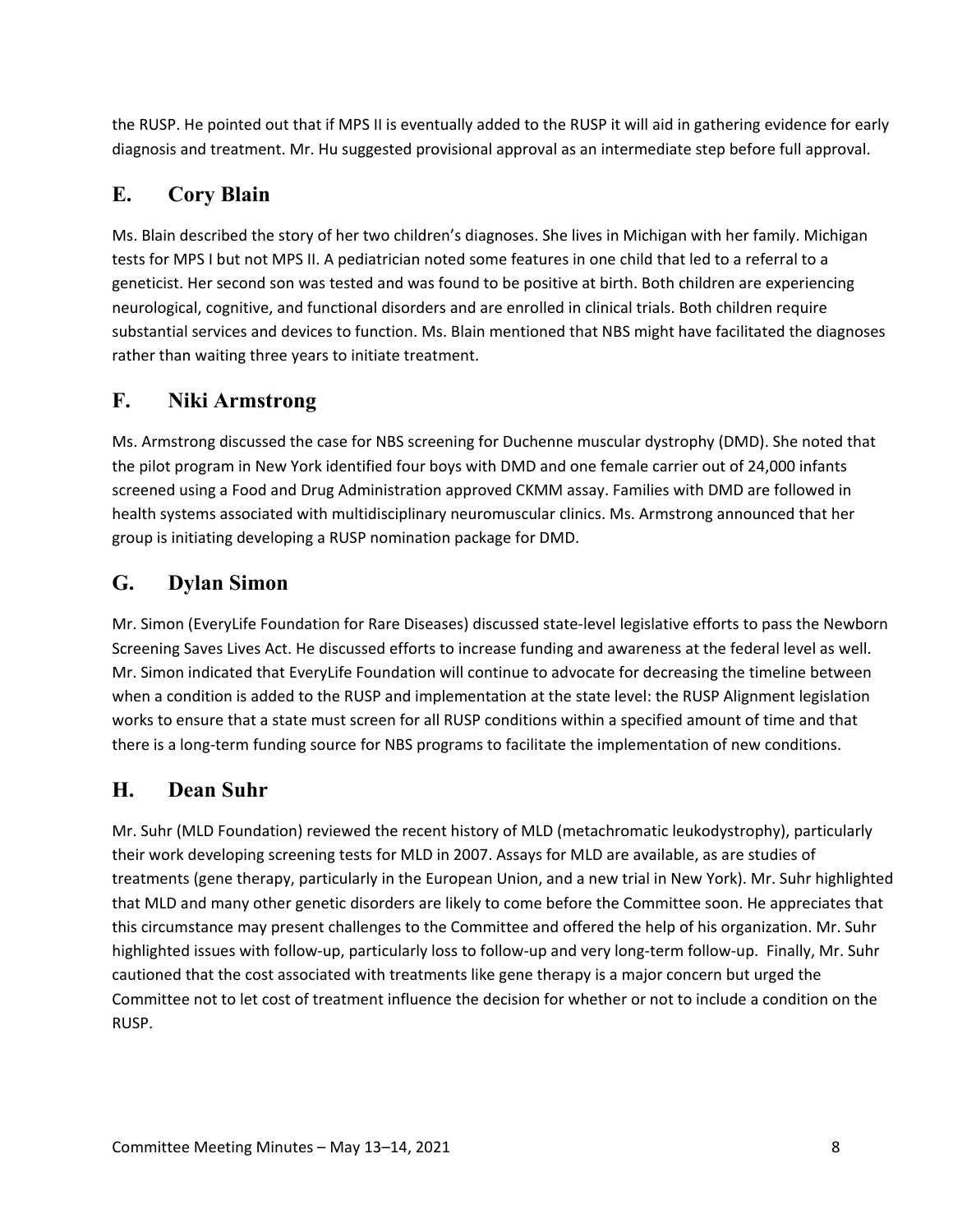# <span id="page-12-0"></span>**V. Mucopolysaccharidosis II (MPS II) Nomination Summary**

Dr. Powell announced that the Committee has received a nomination for MPS II for consideration to add to the Recommended Uniform Screening Panel. The first step was to conduct the initial review for completeness, after determining that the nomination package had all the required components, the Nomination and Prioritization workgroup reviews the information and provides the Committee with a summary and recommendation as to whether the condition ought to move forward to full evidence review.

# <span id="page-12-1"></span>**VI. Nomination and Prioritization Work Group Findings**

## *Scott M. Shone, PhD, HCLD(ABB)*

Director, North Carolina State Laboratory of Public Health

Dr. Shone presented the Nomination and Prioritization (N&P) workgroup recommendation to the Committee for MPS II. The nominators for the proposal were Terri Klein, president of the National MPS Society, and Dr. Ellinwood, Chief Scientific Officer of the MPS Society. Dr. Shone also mentioned the several co-sponsors of the nomination.

He reviewed the submitted package, beginning with a review of the genetics, epidemiology, and clinical presentations of MPS II. It is a progressive lysosomal storage disease that affects multiple organs. The onset ranges from ~1 year of age to early adolescence. There are attenuated and severe phenotypes. The latter includes profound cognitive impairments and developmental regression that can be severe, culminating with death in the second decade of life. The former is characterized by somatic but no cognitive involvement with survival into adulthood with some premature mortality. MPS II is X-linked, caused by deficiency of iduronate-2-sulfatase, leading to accumulation of dermatan sulfate and heparan sulfate. The true incidence in the U.S. is unknown, although estimates place it at 0.13-2.16 per 100,000. Females with MPS II are rare, but the phenotype tends to be severe when they do occur. There are more than 400 disease-causing variants.

Core requirements for nomination include 1) validation of the laboratory test, 2) widely available confirmatory testing with a sensitive and specific diagnostic test, and 3) a prospective population-based pilot study.

The key questions and the workgroup's answers for MPS II were as follows:

- Is the nominated condition medically serious? Answer: **Yes**
- Is the case definition and the spectrum of the condition well described to help predict the phenotypic range of those children who will be identified based on population-based screening? Answer: **Unclear**
- Are their prospective pilot data from population-based assessments available for this disorder? Answer: **Yes**
- Does the screening test have established analytic validity? Answer: **Yes**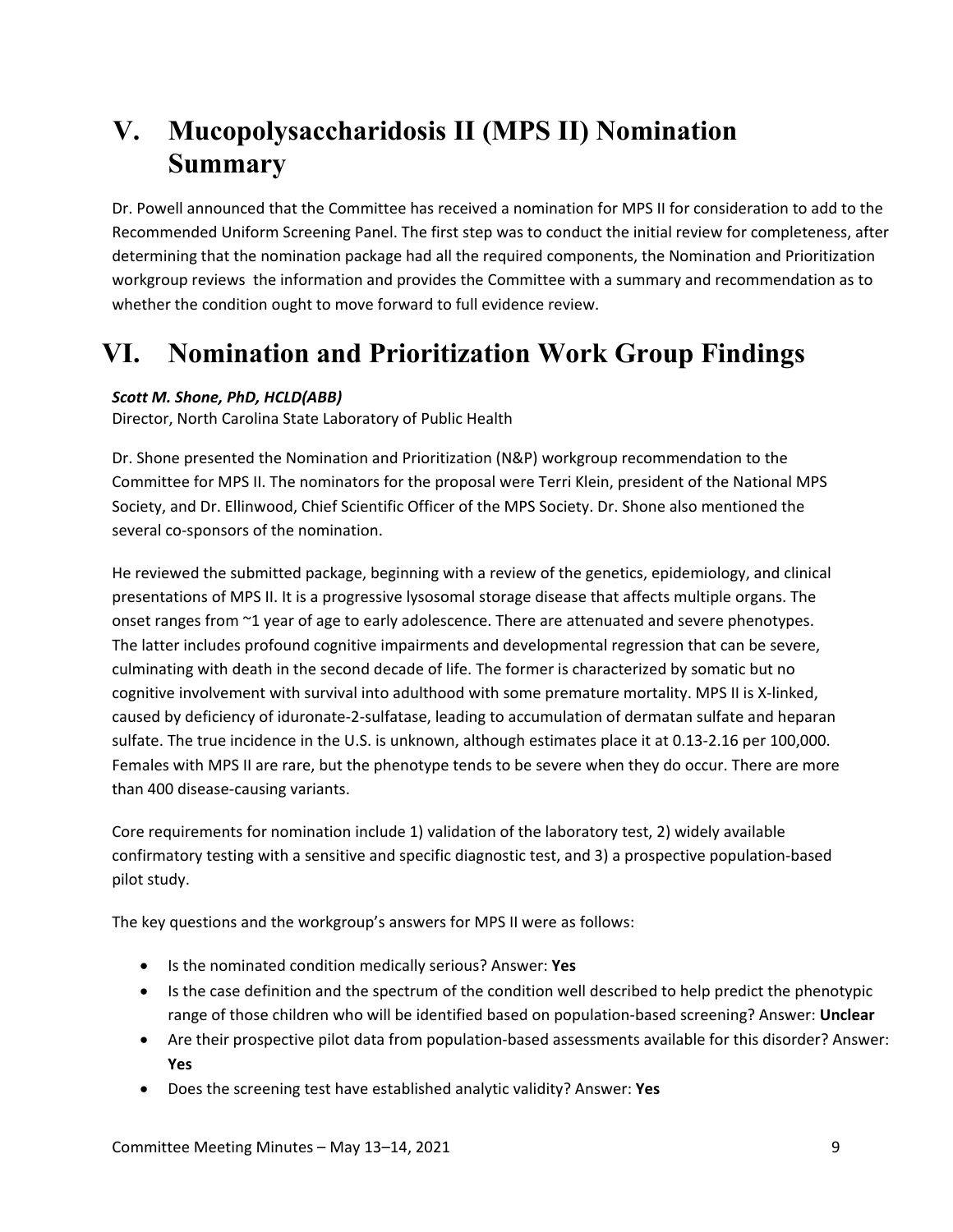- Are the characteristics of the screening test reasonable for the NBS system (including among other things a low rate of false negatives)? Answer: **Yes**
- Is there a widely available and CLIA or FDA approved confirmatory test/diagnostic process? Answer: **Yes**
- Do the results have clinical utility? If the spectrum of disease is broad, will the screening or diagnostic process benefit the patient, particularly if treatment is onerous or risky? Answer: **Unclear**
- Are there defined treatment protocols, FDA-approved medications (if applicable) and is treatment available? Answer: **Yes**

The workgroup recommended that the Committee vote yes on moving forward the MPS II nomination for full evidence review.

## **Questions**

- An organizational representative asked if there is any clarity around early vs late onset in the positive patient groups. Additionally, the representative wondered if any patients were of indeterminate status. Dr. Shone responded that the studies do not provide details for timing of onset for the condition. Both Dr. Shone and the other Committee member highlighted that a comprehensive literature review, which will be completed if the Committee votes to advance to a full evidence review, will be key to answering these questions.
- A Committee member asked for clarification regarding the severity of phenotype in female patients, noting that severe phenotypes in females are atypical for X-linked disorders. Dr. Shone mentioned that this finding was derived from the literature that was provided to the workgroup. Dr. Powell responded that she believed that some patients had other X chromosome abnormalities (such as Turner syndrome). Another Committee member replied that the severe presentation in females was observed for unclear reasons. However, the workgroup did not do an in-depth literature review; this will occur in the full evidence review process.

# <span id="page-13-0"></span>**VII. Committee Discussion**

Dr. Brothers moved for a vote to recommend that MPS II advance to full evidence review; Ms. Saarinen seconded the motion. With no recusals or abstentions and one member absent, the roll was called, and the motion passed unanimously.

# <span id="page-13-1"></span>**VIII. End of Day One**

Dr. Powell adjourned the meeting for the day.

# <span id="page-13-2"></span>**IX. Administrative Business – May 14, 2021**

# <span id="page-13-3"></span>**A. Welcome and Roll Call**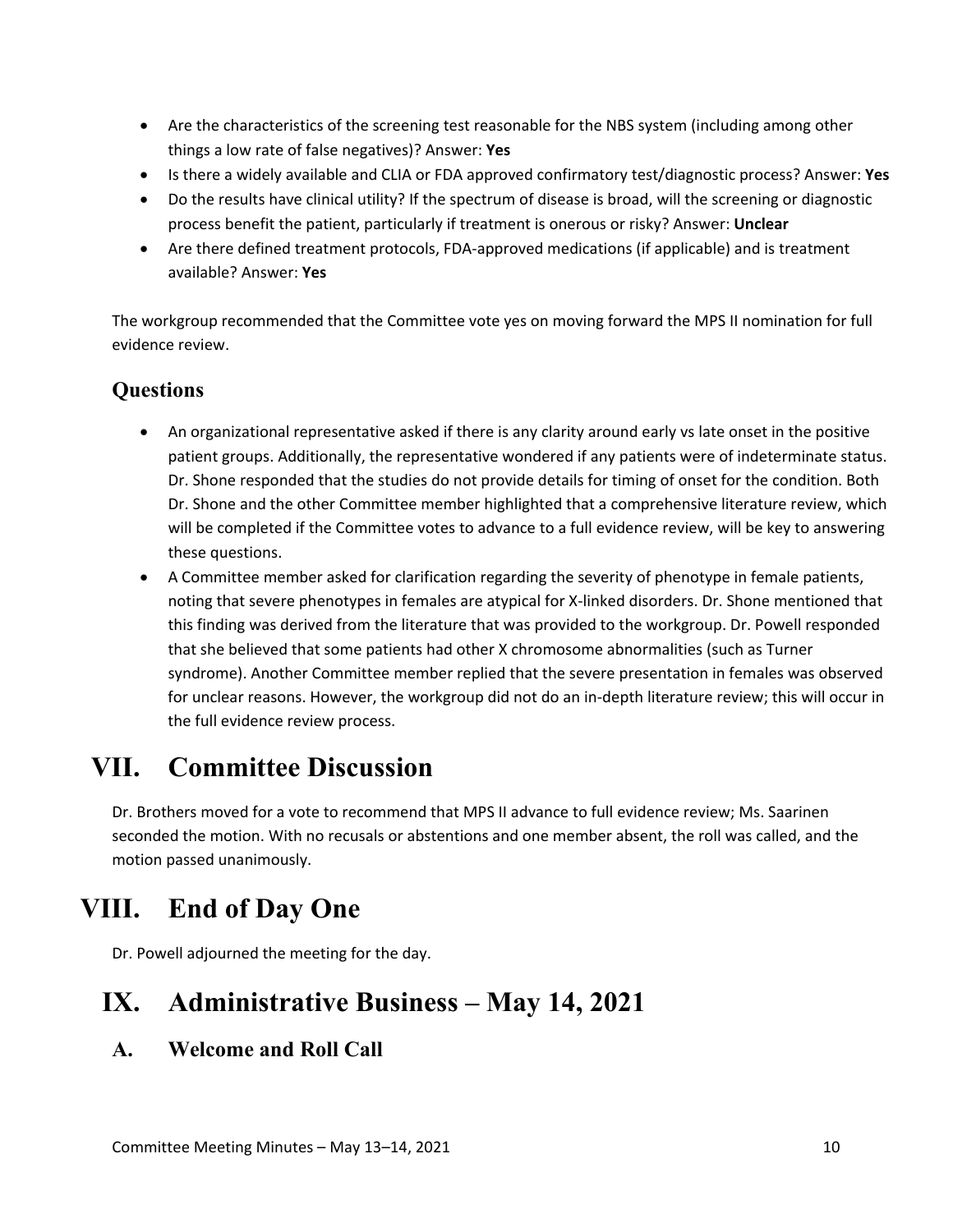Dr. Powell welcomed participants to Day 2 of the second meeting in 2021 of the Advisory Committee on Heritable Disorders in Newborns and Children.

Dr. Powell then conducted the roll call. The Committee members in attendance were:

- Dr. Kamila Mistry
- Dr. Mei Baker
- Dr. Jane DeLuca
- Dr. Jeffrey Brosco
- Dr. Kyle Brothers
- Dr. Carla Cuthbert
- Dr. Kellie Kelm
- Ms. Joan Scott
- Dr. Melissa Parisi
- Dr. Cynthia Powell
- Ms. Annamarie Saarinen
- Dr. Scott Shone

Organizational representatives in attendance were:

- American Academy of Family Physicians, Dr. Robert Ostrander
- American Academy of Pediatrics, Dr. Deborah Freedenberg
- American College of Medical Genetics and Genomics, Dr. Max Muenke
- Association of Maternal and Child Health Programs, Dr. Jed Miller
- Association of Public Health Laboratories, Dr. Susan Tanksley
- Association of State and Territorial Health Officials, Dr. Christopher Kus
- Association of Women's Health Obstetric and Neonatal Nurses, Dr. Shakira Henderson
- Child Neurology Society, Dr. Jennifer Kwon
- Department of Defense, Dr. Jacob Hogue
- Genetic Alliance, Ms. Natasha Bonhomme
- March of Dimes, Dr. Siobhan Dolan
- National Society of Genetic Counselors, Ms. Cate Walsh Vockley
- Society for Inherited Metabolic Disorders, Dr. Georgianne Arnold

# <span id="page-14-0"></span>**X. Overview of the National Survey of Children's Health**

## <span id="page-14-1"></span>**A. National Survey of Children's Health Overview**

### *Reem M. Ghandour, DrPh, MPA*

Director, Division of Epidemiology, HRSA

Dr. Ghandour provided an overview of the National Survey of Children's Health (NSCH). It is funded and directed by HRSA and co-sponsored by other agencies including the Centers for Disease Control and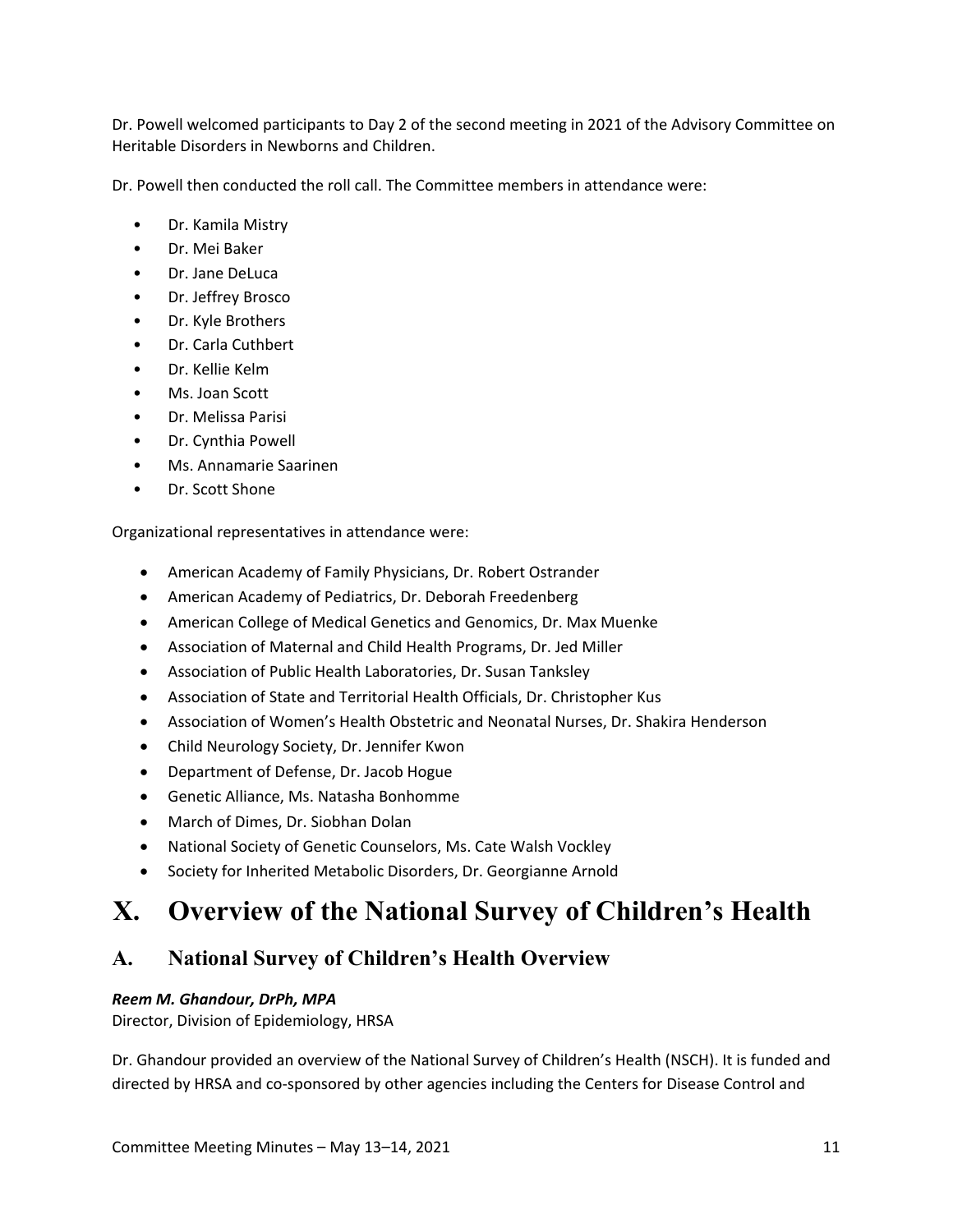Prevention (CDC), and the U.S. Department of Agriculture and is administered by the U.S. Census Bureau. The survey is conducted annually, using a cross-sectional, address-based survey that respondents can complete via the web or in hard copy. It is designed to collect information on children's health and well-being aged 0–17 years related to health care, family, and community-level factors influencing health.

There are eight content areas broken out across three age groups. There are also questions regarding the adequacy of insurance coverage and the impact of children with special health needs, including genetic disorders. The questions are primarily driven by Title V performance; outcome measures; Healthy People 2030 objectives; CDC investments in Attention-deficient hyperactivity disorder, autism spectrum disorder, and developmental conditions; MCHB investments in early childhood; and children with special needs. She noted that various entities outside government are using these data to manage policies.

Dr. Ghandour described how to access the survey's data on the internet, including the raw Census Bureau data. Finally, Dr. Ghandour discussed several innovations at NSCH, including new oversampling items and survey question areas added in 2021 and for 2022.

## <span id="page-15-0"></span>**B. National Survey of Children's Health Key Estimates**

## *Julie Donney, PhD, MPH*

Public Health Analyst, HRSA

Dr. Donney noted that genetic and inherited disorders ranked ninth of 12 (at 3.8%) among current or lifelong health conditions in children aged 0–17. Questions about NBS were added to questions regarding blood and other genetic disorders in 2018. She noted that 80% of genetic/inherited conditions were identified in some manner other than NBS, whereas NBS identified two-thirds of blood disorders. In general, children with genetic conditions were more severely affected than those with blood disorders. Parents of children with cystic fibrosis experienced dramatically high rates of reporting unmet needs and frustration regarding obtaining services.

## **Discussion**

- A Committee member complimented that information was given about NBS relative to poverty and asked if analysis has been performed to determine whether certain conditions are more prevalent in certain populations, or whether there is evidence that NBS helps reduce inequity in health care. Dr. Donney and Dr. Ghandour responded that, to their knowledge, this analysis has not been performed.
- A Committee member asked about the process of 'retiring' or rotating questions from the survey after new questions are identified. Dr. Ghandour responded that they are conscious of time constraints and how a lengthier survey can mean less respondents. To date, few questions have been removed from the survey, but there is a robust process for weighing content with Bureau priorities and whenever possible, they look to find efficiencies to reduce the amount of time needed to complete the survey.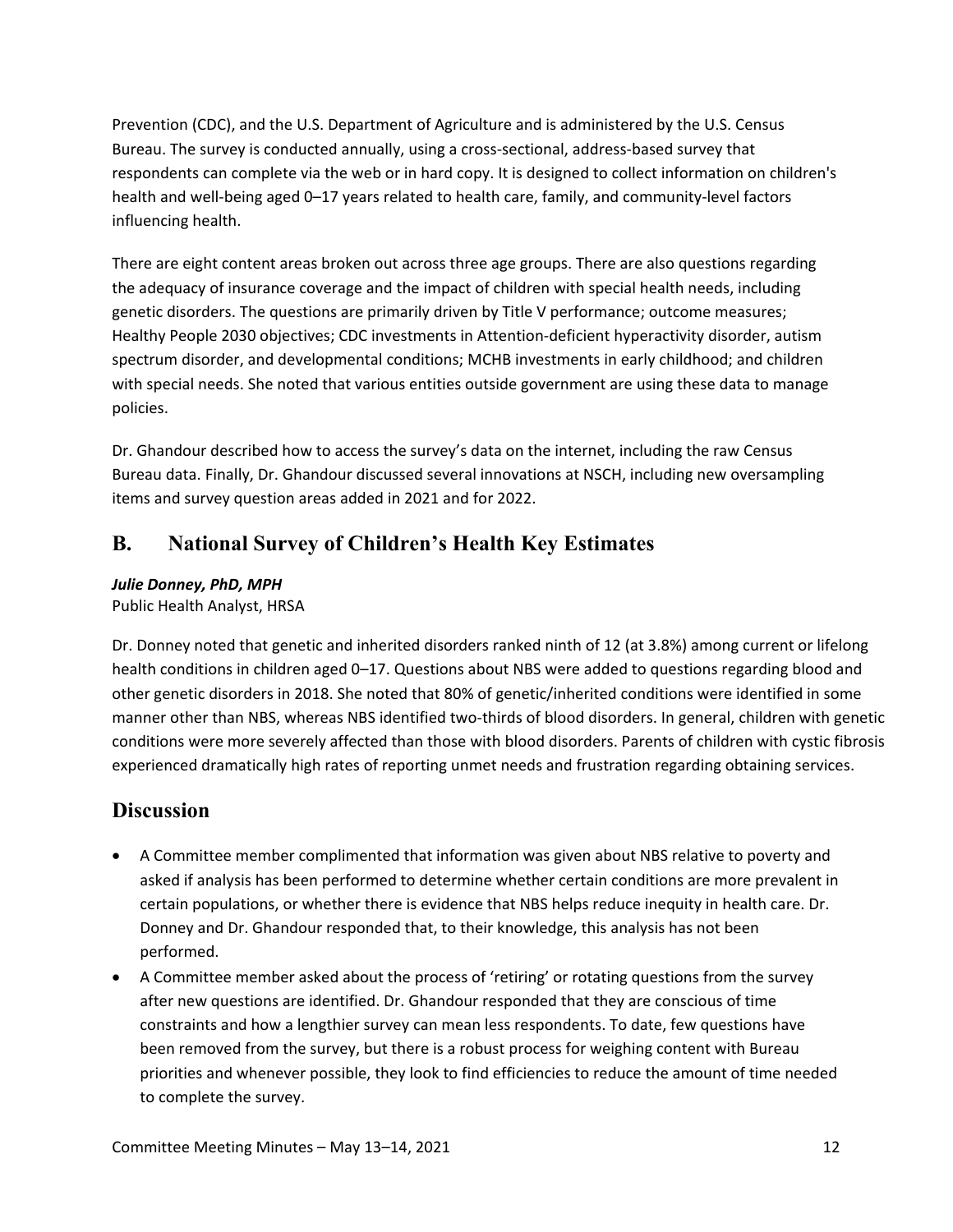- A Committee member asked if, aside from race and ethnicity targets, there are reasons that states choose to oversample and how the process works. Dr. Ghandour responded that states oversample in response to state priorities. For example, some states oversample populations to focus on children with special healthcare needs while others oversample populations to focus on early learning or early childhood.
- A Committee member asked for clarification about data from NBS versus responses on the survey. Dr. Ghandour responded that the survey is self-administered by parents so there is possible variation from other health results because there is no opportunity to follow up or ask probing questions.
- An organizational representative asked if write-in answers for 'other conditions' are analyzed further or if they remain under 'other conditions" for reporting. Dr. Ghandour responded that the data is available for analysis, and can be requested, but her team has not looked at the write-in answers.
- An organizational representative asked if there are any questions about prenatal diagnosis given the increasing role of prenatal screening. Dr. Ghandour responded that her team is considering adding those questions.
- An organizational representative highlighted that while NBS is universally available, prenatal screening can be limited by income so it is possible that some results from the survey that credit NBS in identifying a condition, could only be because prenatal screening was not accessible.
- An organizational representative asked about the content of the COVID-19 questions. Dr. Ghandour answered that, among other things, the questions focus on child care disruptions, missed preventative care, and the reasons for missed preventative care.
- A Committee member asked if the survey team digs deeper into answers about unmet needs for a condition. Dr. Ghandour agreed about the importance of analyzing these results, especially looking at the concept of expected services for each income group. She noted that additional funding would be needed to perform this in-depth analysis. Another Committee member commented that other surveys have looked at this topic.
- The Committee is encouraged to consider ways that these survey data could be mined to obtain information about long-term outcomes of NBS.

# <span id="page-16-0"></span>**XI. Public Comment: Review of the Evidence Review Process**

## <span id="page-16-1"></span>**A. Elisa Seeger**

Ms. Seeger stated that she hoped the review and implementation of an updated evidence review process continues to be conducted in a manner that is transparent, inclusive, and timely. She also recommended the creation of educational materials for all NBS stakeholders utilizing a multi-stakeholder working group.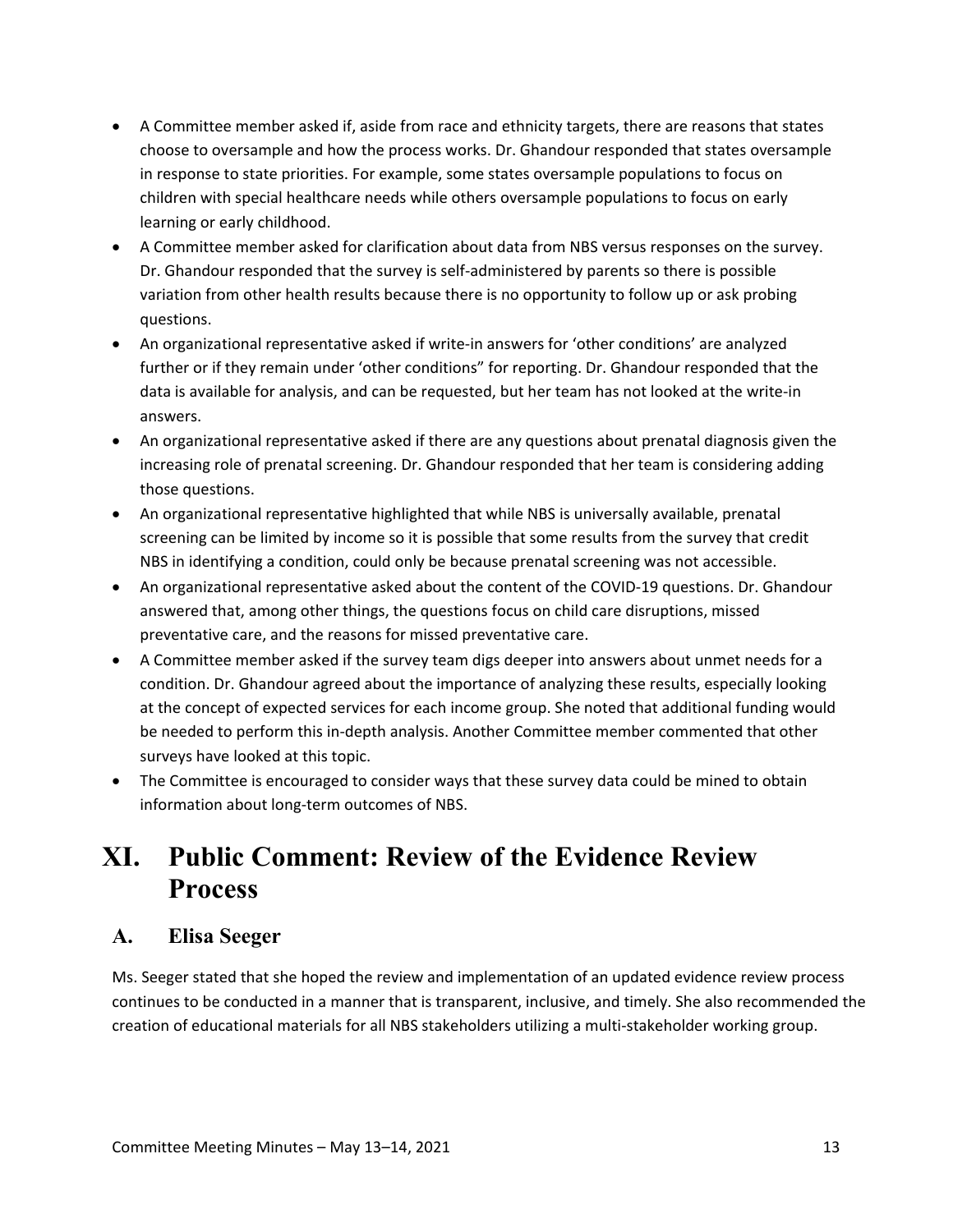# <span id="page-17-0"></span>**XII. Newborn Screening Workforce: Short- And Long-Term Follow-Up**

## <span id="page-17-1"></span>**A. Introduction**

### *Cynthia M. Powell, MD, FACMG, FAAP*  Committee Chair

Dr. Powell noted that the Government Accountability Office (GAO) developed a report on the medical genetics workforce. The American College of Medical Genetics and Genomics (ACMG) and the American Board of Medical Genetics and Genomics (ABMGG) partnered to survey the field of board-certified/eligible geneticists in the U.S. to provide information and data to the GAO. The National Society of Genetic Counselors (NSGC) and the American Board of Genetic Counseling provided data to the GAO, who interviewed officials from HRSA, the National Institutes of Health, and the Bureau of Labor and Statistics. They also interviewed two of the seven HRSA-supported Regional Genetics Networks.

The report found seven genetic counselors per 500,000 and 2 medical geneticists per 500,000. The numbers of both vary widely across states. Both groups practice primarily in hospitals. Presenters today will share more details about Medical Geneticists, now and looking to the future; Genetic Counselors, role and engagement in the NBS system; Neurologists, innovative approaches to addressing challenges and gaps and will look to other specialties for examples of successful engagement of providers to improve access to services: Sickle Cell Disease—Advanced Practice Provider Training.

## *Miriam G. Blitzer, PhD, FACMG*

CEO, American Board of Medical Genetics and Genomics

Dr. Blitzer opened by reading the ABMGG mission statement "The mission of the ABMGG is to serve the public and medical profession by establishing professional certification standards and promoting lifelong learning as well as excellence in medical genetics and genomics." Dr. Blitzer discussed the principal functions of the ABMGG (setting standards, developing and administering examinations, and setting standards for continuing certification).

There are now sub-specialties within medical genetics, including clinical genetics and genomics, medical biochemical genetics, clinical biochemical genetics (laboratories), and laboratory genetics and genomics (laboratories).

The residencies are a two-year accredited residency or a combined four-year residency with pediatrics, internal medicine, maternal-fetal medicine, reproductive endocrinology, and infertility. The latter has helped increase the size of the workforce. There are currently 46 accredited residency programs and 41 combined residency programs. The numbers of certified clinical geneticists are growing. Currently, 1240 certified clinical geneticists are practicing. Dr. Blitzer also discussed the breakdown of clinical geneticists by race, gender, ethnicity, and age. The specialty is majority white and female.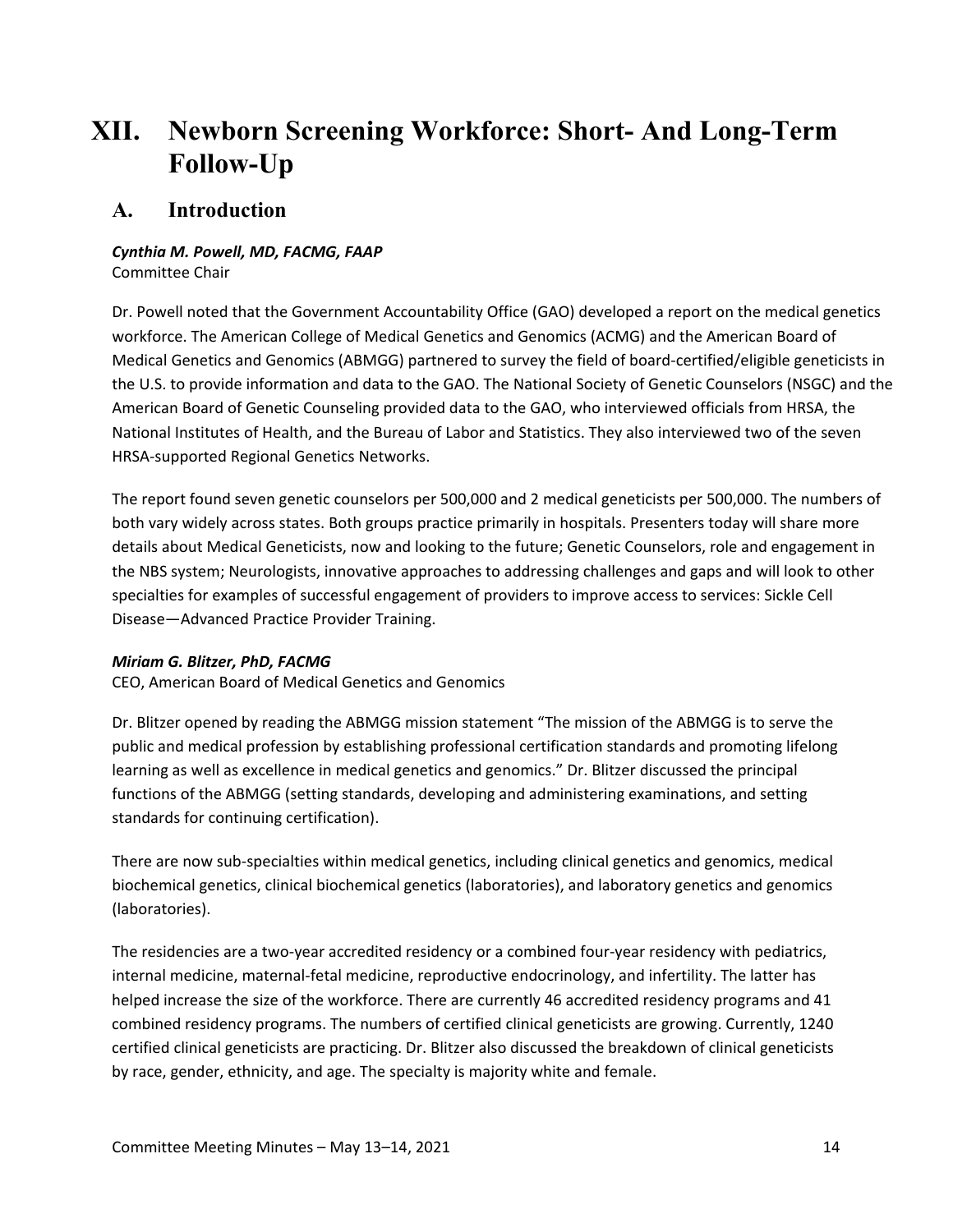The distribution of providers is not uniform. Practitioners are concentrated in California, Texas, and major U.S. states. Wyoming has no practitioners. Many states have one or two. The 2019 workforce study concluded that there is a gap between genetics services needed and capacity. A concerted effort is required to increase the number of clinical geneticists and enhance interdisciplinary teamwork to meet growing patient needs.

Dr. Blitzer observed that telehealth has helped mitigate some geographical discrepancies.

## <span id="page-18-0"></span>**B. Genetic Counselors and Newborn Screening: Roles, Activities and Future Challenges**

## *Cate Walsh Vockley, MS, LCGC*

National Society of Genetic Counselors

Ms. Walsh Vockley noted that the number of genetic counselors (GCs) involved in NBS is unclear. The 2020 NSGC professional status survey listed <10 GCs who consider NBS to be their primary work setting and < 10 who work in public health. She noted that these were likely to represent undercounts, likely because many practitioners do some NBS work. Many positions are not 'GC' positions in state or federal classification systems. Ms. Walsh Vockley noted that many individuals trained as GCs fill several roles within and related to NBS programs and follow-up.

She noted a need for educators for families, professionals, and the existing NBS workforce. There is a need for knowledgeable informants to work with families 'in waiting'—depending on state screening protocols. Families may have to wait for molecular results and may have many questions while waiting. The addition of Pompe and MPS I have already significantly increased the need for individuals knowledgeable about the disorders and the molecular genetics/genomics of the conditions, which is likely to continue. Ms. Walsh Vockley also observed that it is challenging to manage cascade testing as new conditions with later onset variants are added (e.g., Pompe, ALD, spinal muscular atrophy [SMA], and others). Another challenge is a need for diversity of providers to serve a complex and diverse population seeking care, including diversity of race, ethnicity, language, and gender. Finally, there is a challenge for individuals knowledgeable about clinical trials for conditions on the RUSP.

Ms. Walsh Vockley noted that there has been a growing need for competitive compensation commensurate with training, experience, and skill, both in public health and clinical care. There is currently a lack of defined positions for GCs in public health. There is a need for entry-level and retention considerations and need for promotion opportunities (the so-called 'job ladder'). She also noted a lack of defined civil service positions for GCs. Programs are under-resourced, and there is a limited number of MD-level geneticists to perform follow-up work.

Ms. Walsh Vockley reviewed compensation for GCs and noted that her data might not capture the GC NBS workforce, and the sample size is small. Nevertheless, GCs in NBS and public health earn roughly 16% less than those in other settings.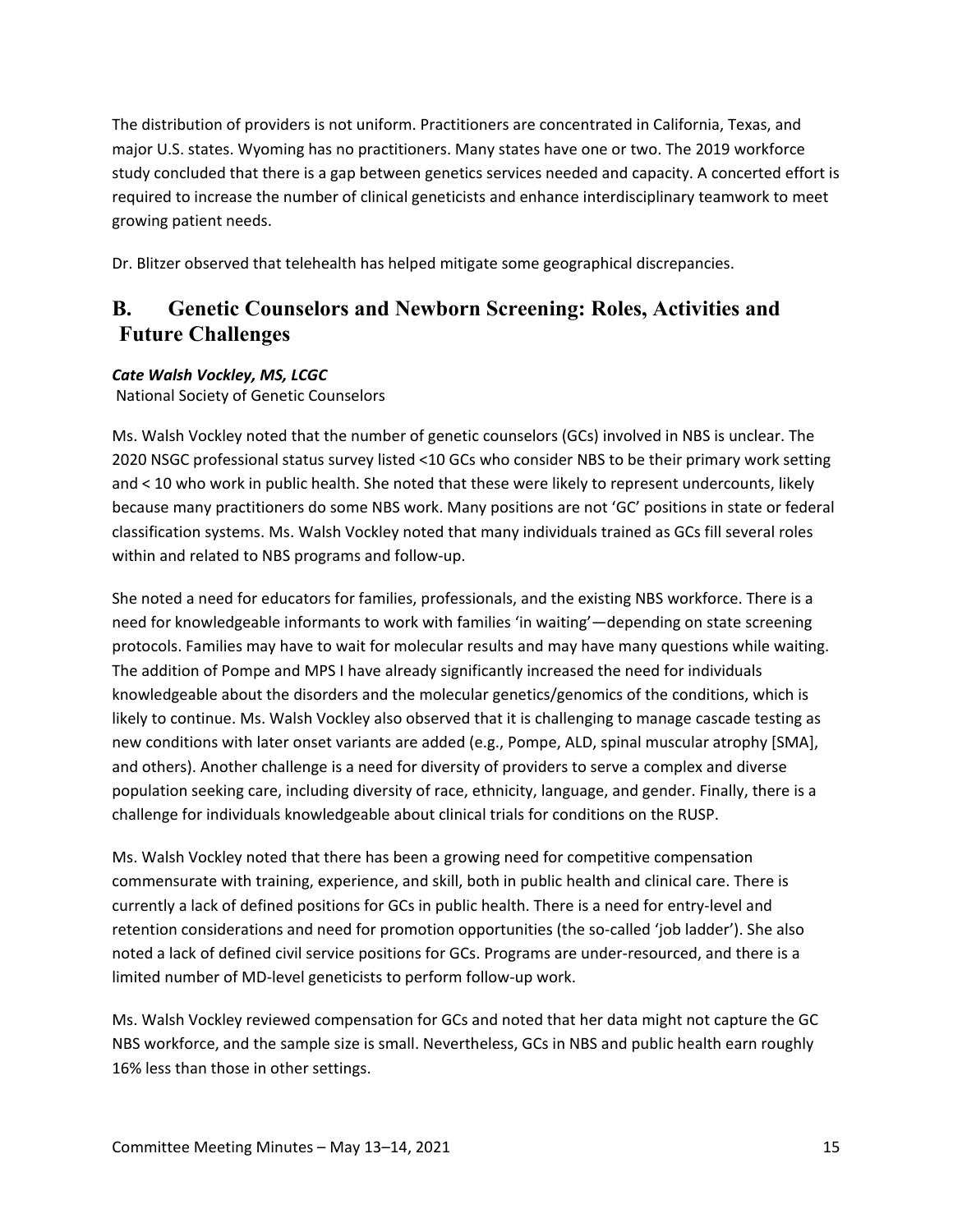Regarding present and future solutions for NBS, Ms. Walsh Vockley noted a need for more educators to provide prenatal NBS education for families, discuss screening throughout pregnancy, and integrate NBS education in prenatal GC setting. She mentioned innovative solutions such as chatbots, cell phone applications, and videos that have been developed or are in development. Another solution would be GCs providing 'molecular 101' training for the existing NBS workforce and follow-up staff. The state of Hawaii offers parent fact sheets and videos made by GCs in conjunction with specialty care providers.

GCs are also being asked to be advocates for families. Not all clinics have a nurse or social worker; GCs often fill multiple roles, including time-consuming cascade screening and care coordination. They are also in a dialogue with the NBS system team to decrease false positives. Finally, they also coordinate the delivery of quality clinical follow-up data to state programs. Ms. Walsh Vockley mentioned that some GC training programs are adding curricular items to recognize that nurses, social workers, and epidemiologists may be in short supply. She also mentioned the efforts to increase diversity.

Regarding compensation, there are ongoing efforts to increase funding to GC services through the Centers for Medicare & Medicaid.

## <span id="page-19-0"></span>**C. Child Neurologists and Newborn Screening**

## **Jennifer Kwon, MD, MPH**

Representative, Child Neurology Society

Dr. Kwon briefly discussed the subspecialty of child neurology and the Child Neurology Society. She discussed workforce challenges to maintain pace with discoveries and treatments. She also discussed innovative solutions to addressing shortages, challenges, and gaps, including the COVID-19 response, telehealth guidance, and improving recruitment.

She noted that child neurologists undergo a five-year post-graduate residency, two years in pediatrics, one-year in general adult neurology, two years in pediatric neurology, and additional years in subspecialty training (epilepsy, neurophysiology, neuromuscular disorders, movement disorders, and others). Dr. Kwon noted that over 70 university-based child neurology training programs currently enroll over 150 candidates per year in the U.S. and Canada. Many follow their patients into adulthood.

Of these, the numbers are growing but not maintaining pace with demand. The workforce is also apparently aging. Interest in child neurology is not increasing at the desired pace. Compensation has not kept pace with adult neurology.

The recent decade has seen dramatic growth in knowledge and treatments. There are increasing opportunities for subspecialty training. There is a particular need to update education and training continually. Dr. Kwon noted that, typically, child neurologists work in multidisciplinary settings. However, good care tends to be provided in urban areas because of necessary resources, although this imposes stresses on families.

Telehealth has been utilized in child neurology for many years; however, there have been barriers to implementation that did not lift until the COVID-19 crisis. Dr. Kwon noted that many obstacles to using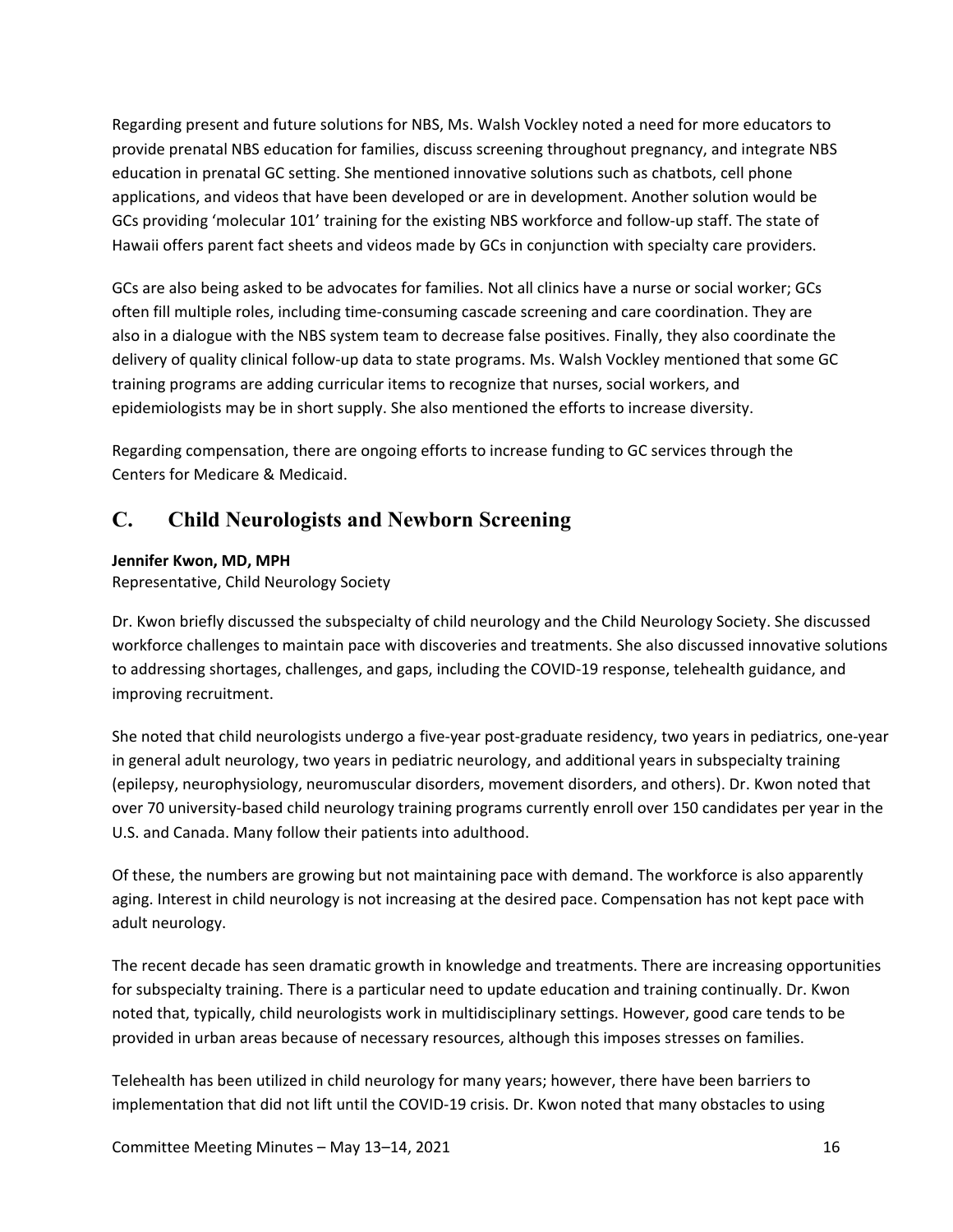telehealth are returning now that COVID related flexibilities are ending. To circumvent these problems, some practitioners have been traveling, although only within states. She also stated that child neurologists have helped develop clinical care guidelines for rare conditions.

Dr. Kwon spoke about state screening for SMA. Child neurologists are the primary specialists who see these infants. These specialists led efforts to define appropriate natural history studies. Having seen the successes with SMA, child neurologists are energized to be involved in screening for other neuromuscular disorders (e.g., Pompe disease) and leukodystrophies (e.g., X-lined leukodystrophy).

# <span id="page-20-0"></span>**D. Increasing Access to Expertise in Sickle Cell Disease Care by Training Advanced Practice Providers**

## *Julie Kanter, MD*

Comprehensive Sickle Cell Center

Dr. Kanter began her presentation on care of sickle cell disease (SCD) patients by discussing goals. The goal is to increase access to high-quality care for people with SCD. Some barriers include provider lack of interest, lack of time, and insufficient reimbursement. An attempted solution is to mentor primary care providers (PCPs). Efforts to train PCPs largely failed because they do not fully engage or attract large numbers of interested PCPs.

Another solution is to train advanced practice providers (APPs). The APPs are taught online by expert hematologists using case-based learning and mentoring sessions. There is also an asynchronous component. The goals are to increase access to evidence-based care for SCD patients by training more APPs and embedding them in primary or secondary settings. Dr. Kanter also described the metrics used to measure the success of the program. The program includes six teaching modules and an observership, after which trainees are certified.

### *Marsha J. Treadwell, PhD*

Professor, UCSF Department of Pediatrics/Division of Hematology

Dr. Treadwell discussed the evaluation of the new training program. Trainees are assessed for knowledge and competence. She discussed two sites in the Pacific region, one pediatric and the other adult.

A baseline readiness assessment of the pediatric site was conducted that demonstrated the highest ratings for innovation-specific knowledge and skills; compatibility/alignment of the APP project with the institution, and observability of results. The program ranked very strongly for inter-organizational relationships and the relative advantage of APP training as an approach to improving access to quality, evidence-informed care. The areas for improvement involved monitoring how well practice changes were being implemented, returning to previous ways of administering care, and the relative priority of the SCD APP project in the organization. The adult site returned similar results.

Areas of consensus across sites were that the strategy increased access to quality of care. There was some concern about communication within and between health systems. Dr. Treadwell stressed that sites identified the need for broader access to SCD education.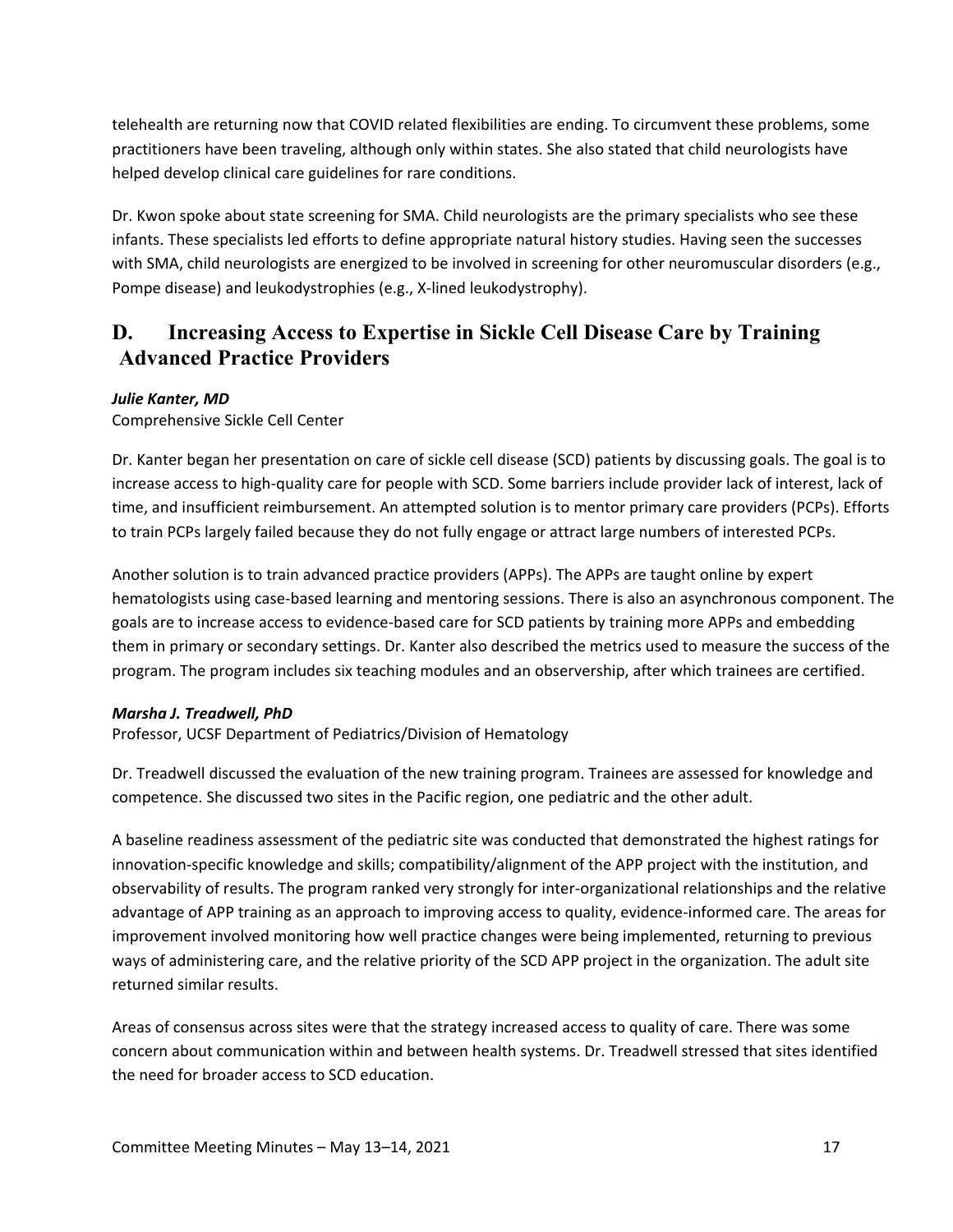Dr. Treadwell noted that future goals of the program would be to implement individualized pain management plans. Patient voices should be included in these evaluations. She also stressed the importance of continued opportunities for training and SCD care that utilizes telehealth, disseminates education to individuals living with SCD and providers, and delivery of care that addresses social determinants of health, and the impact of structural racism on SCD management.

## **Discussion**

- A Committee member highlighted that the Committee advocates for solutions and therapies that expand lab testing and follow-up, but as much as these solutions advance the field of NBS, they are dependent on the workforce shortage that was just explained. To that end, it is necessary for the Committee to look at all components of the system, and advocate for an expanded genetic workforce to achieve its goals.
- A Committee member asked Dr. Treadwell to comment on gene therapy, how it relates to education after NBS, and how to promote equitable access to new therapies including gene therapy. Dr. Kanter first responded that there is a need for continued research. First because the optimal gene therapy has not yet been discovered. Having said that, she stressed the importance of communicating hope to families in terms of available therapies for conditions identified by NBS. Dr. Treadwell added that focus on curative therapy had been limited, and quality of life has been neglected, but this can be helped by increasing the genetic counseling workforce.
- A Committee member expressed distress at hearing that barriers to telehealth are returning, such as limits on cross state care. The Committee member asked if there is any pending legislation to foster the continuation of telehealth. Dr. Kwon stated that she could not answer but that Child Neurology Society agrees to relaxing restrictions. However, it can be difficult for national entities to make recommendations on behalf of states. Ms. Walsh Vockley responded that she is unsure how federal legislation may affect state licensure issues.
- An organizational representative suggested addressing workforce issues by observing how the adult medicine community handles patients with complex conditions. The caveat is that complex conditions tend to be common, whereas NBS conditions are relatively rare. The representative asked Dr. Kwon if there were some way to shift some of the work to a primary care provider. Dr. Kwon responded that the solutions are specialized and disease-specific. In some cases, she says the primary care provider can participate as a critical provider (particularly for Pompe disease and X-linked adrenoleukodystrophy). Dr. Kanter noted that the medical home model did not work for SCD patients, most of whom left their medical homes to attend specialty clinics.
- An organizational representative inquired about families who ask specialists to serve as the medical home. The representative specifically asked Dr. Blitzer if there were data on functioning as a medical home with or without routine primary care (e.g., vaccinations). Dr. Blitzer responded that dual specialist geneticists continue to follow their patients as the primary care provider. The board does not survey for these results. Dr. Powell responded that many providers she is aware of also follow patients over the long-term. Dr. Kwon responded that it can be difficult for pediatricians to see patients into their adult years for a variety of reasons. For example, the practitioners in her clinic may be licensed to treat children only. Dr. Kwon personally will attempt to transition her patients to an adult neuromuscular provider. With this in mind, a